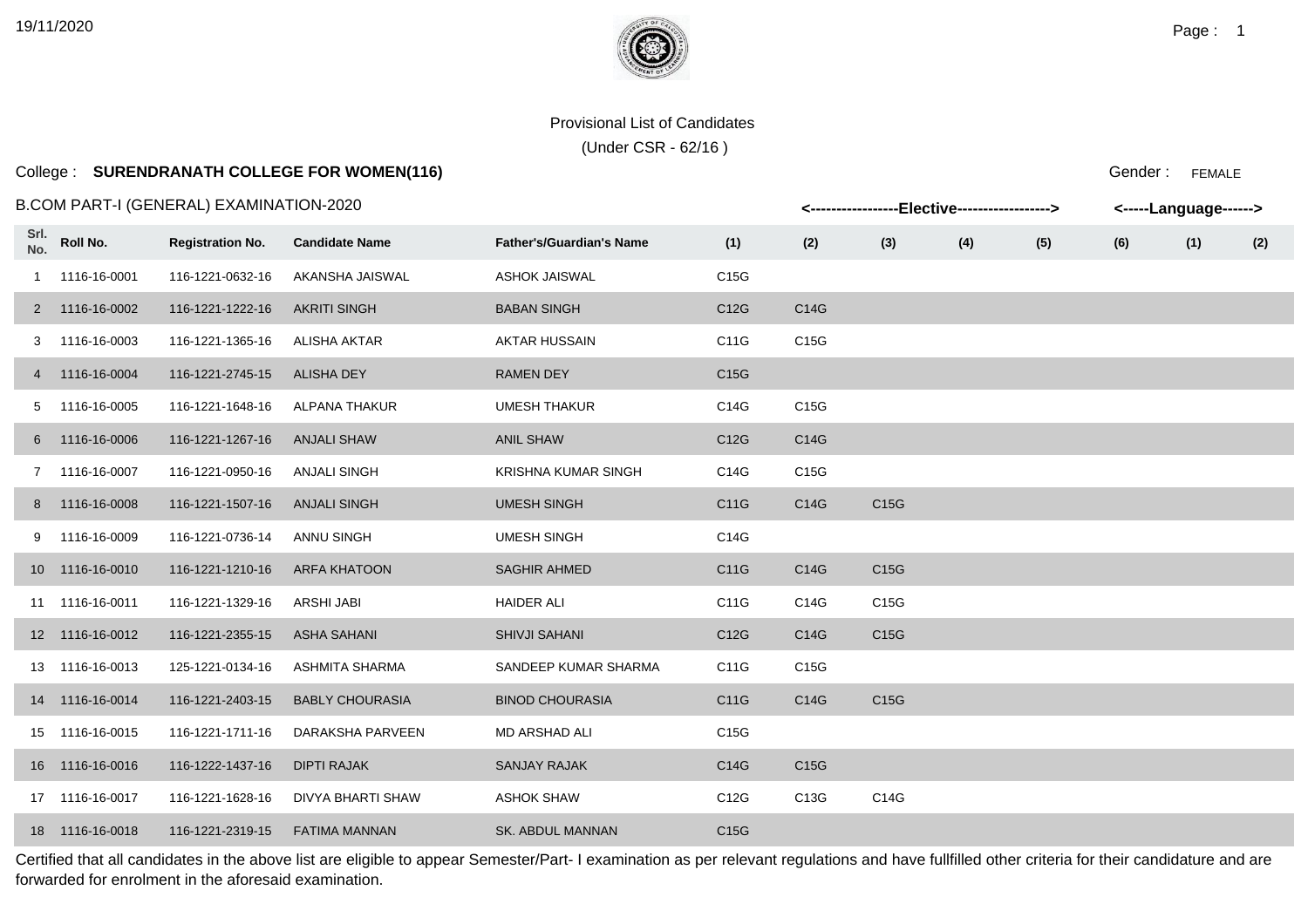(Under CSR - 62/16 )

# College : **SURENDRANATH COLLEGE FOR WOMEN(116)**

### B.COM PART-I (GENERAL) EXAMINATION-2020

|             |                 | ECOM PART-I (GENERAL) EXAMINATION-2020 |                             |                                 |      |      | <-----------------Elective-----------------> |     |     |     | <-----Language------> |     |
|-------------|-----------------|----------------------------------------|-----------------------------|---------------------------------|------|------|----------------------------------------------|-----|-----|-----|-----------------------|-----|
| Srl.<br>No. | Roll No.        | <b>Registration No.</b>                | <b>Candidate Name</b>       | <b>Father's/Guardian's Name</b> | (1)  | (2)  | (3)                                          | (4) | (5) | (6) | (1)                   | (2) |
|             | 19 1116-16-0019 | 116-1221-1301-16                       | <b>FIRDOUS KHATOON</b>      | SK SAHAJADA                     | C11G | C14G | C15G                                         |     |     |     |                       |     |
|             | 20 1116-16-0020 | 116-1221-1508-16                       | <b>GARIMA KUMARI PRASAD</b> | <b>ASHOK PRASAD</b>             | C15G |      |                                              |     |     |     |                       |     |
|             | 21 1116-16-0021 | 116-1222-0934-16                       | <b>GUDDI PASWAN</b>         | <b>UMESH PASWAN</b>             | C14G | C15G |                                              |     |     |     |                       |     |
|             | 22 1116-16-0022 | 116-1221-1347-16                       | <b>GULSHAN ASHRAF</b>       | <b>ASHRAF ALI</b>               | C11G | C14G | C15G                                         |     |     |     |                       |     |
|             | 23 1116-16-0023 | 116-1221-2421-15                       | <b>GURWINDER KAUR</b>       | <b>RANJIT KAUR</b>              | C12G | C14G | C15G                                         |     |     |     |                       |     |
|             | 24 1116-16-0024 | 116-1221-0812-14                       | <b>INDRANI CHATTERJEE</b>   | ASHIS CHATTERJEE                | C11G | C14G | C15G                                         |     |     |     |                       |     |
|             | 25 1116-16-0025 | 116-1221-1779-16                       | <b>JHUMA KHATOON</b>        | <b>ROSHAN SHEIKH</b>            | C11G | C14G | C15G                                         |     |     |     |                       |     |
|             | 26 1116-16-0026 | 116-1221-0985-16                       | <b>JUHI GUPTA</b>           | SUDARSHAN GUPTA                 | C14G | C15G |                                              |     |     |     |                       |     |
|             | 27 1116-16-0027 | 116-1221-1605-16                       | JYOTI BHAGAT                | <b>UMESH BHAGAT</b>             | C14G | C15G |                                              |     |     |     |                       |     |
|             | 28 1116-16-0028 | 116-1221-1491-16                       | JYOTI KUMARI SHAW           | <b>BISHWAKARMA SHAW</b>         | C14G | C15G |                                              |     |     |     |                       |     |
|             | 29 1116-16-0029 | 116-1221-1030-16                       | <b>JYOTI SHARMA</b>         | PRABHU NATH SHARMA              | C14G | C15G |                                              |     |     |     |                       |     |
|             | 30 1116-16-0030 | 116-1221-1227-16                       | <b>JYOTI SHARMA</b>         | <b>KRISHNA SHARMA</b>           | C12G | C14G | C15G                                         |     |     |     |                       |     |
|             | 31 1116-16-0031 | 116-1221-0961-16                       | KAJAL JHA                   | KAMAL KUMAR JHA                 | C15G |      |                                              |     |     |     |                       |     |
|             | 32 1116-16-0032 | 116-1221-1643-16                       | KAJAL KUMARI PANDEY         | <b>UMESH PANDEY</b>             | C11G | C14G | C15G                                         |     |     |     |                       |     |
|             | 33 1116-16-0033 | 116-1221-1740-16                       | KHUSHBOO WASI               | <b>MD WASI AHMED</b>            | C11G | C14G | C15G                                         |     |     |     |                       |     |
|             | 34 1116-16-0034 | 116-1221-2427-15                       | <b>KIRAN KUMARI SINGH</b>   | <b>MOHAN LAL SINGH</b>          | C14G | C15G |                                              |     |     |     |                       |     |
|             | 35 1116-16-0035 | 116-1221-1731-16                       | <b>KIRAN SINGH</b>          | DHANANJAY SINGH                 | C12G | C14G | C15G                                         |     |     |     |                       |     |
|             | 36 1116-16-0036 | 125-1221-0717-15                       | KM SHIVANGI UPADHYAY        | <b>TRIYOGI UPDHYAY</b>          | C14G | C15G |                                              |     |     |     |                       |     |

Certified that all candidates in the above list are eligible to appear Semester/Part- I examination as per relevant regulations and have fullfilled other criteria for their candidature and are forwarded for enrolment in the aforesaid examination.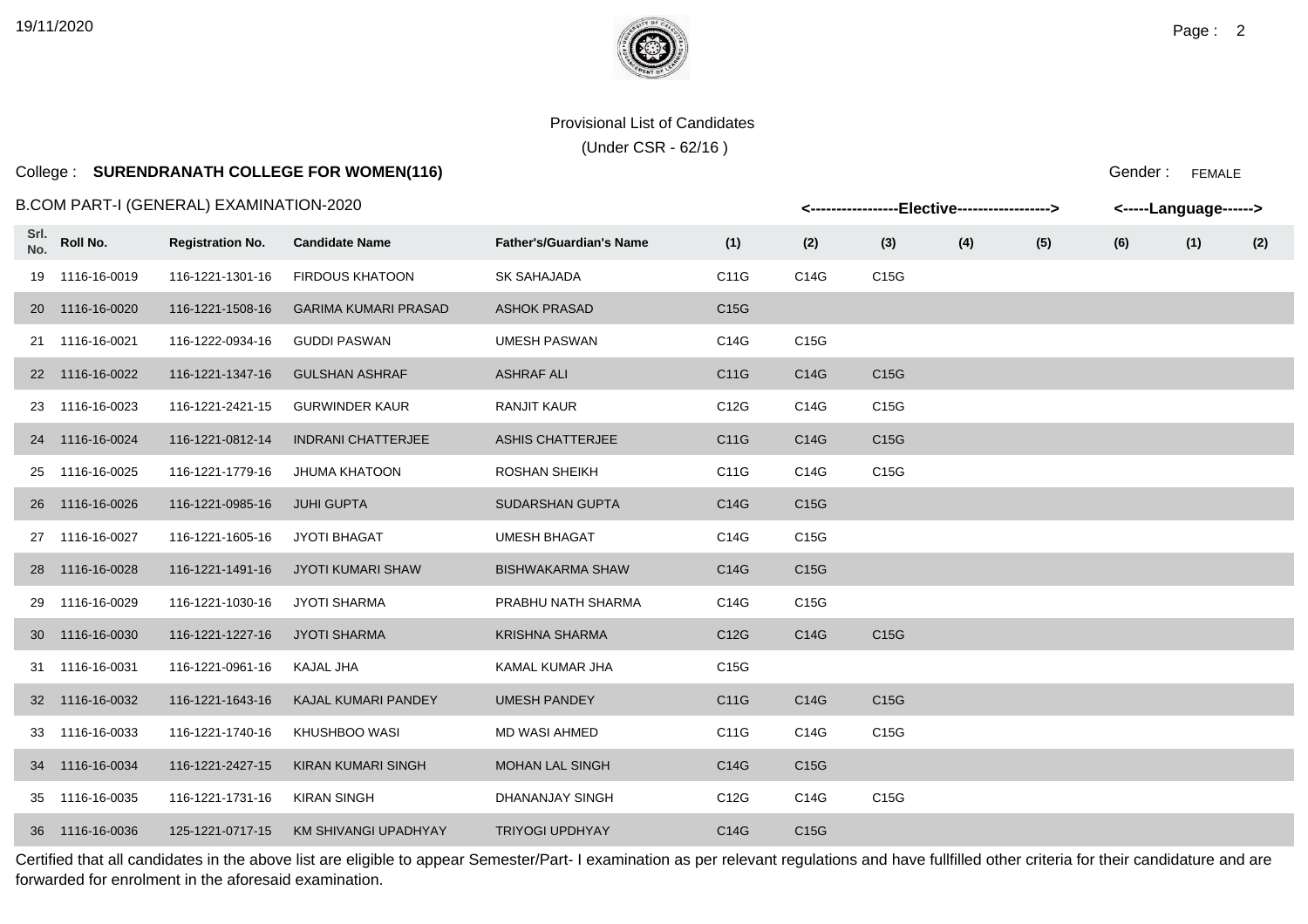(Under CSR - 62/16 )

# College : **SURENDRANATH COLLEGE FOR WOMEN(116)**

#### B.COM PART-I (GENERAL) EXAMINATION-2020

|             |                 | 3.COM PART-I (GENERAL) EXAMINATION-2020 |                        |                                 |                   |                   | <-----------------Elective-----------------> |     |     |     | <-----Language------> |     |
|-------------|-----------------|-----------------------------------------|------------------------|---------------------------------|-------------------|-------------------|----------------------------------------------|-----|-----|-----|-----------------------|-----|
| Srl.<br>No. | Roll No.        | <b>Registration No.</b>                 | <b>Candidate Name</b>  | <b>Father's/Guardian's Name</b> | (1)               | (2)               | (3)                                          | (4) | (5) | (6) | (1)                   | (2) |
|             | 37 1116-16-0037 | 116-1221-1226-16                        | KOMAL KUMARI           | MITHLESH KUNWAR                 | C11G              | C14G              | C15G                                         |     |     |     |                       |     |
|             | 38 1116-16-0038 | 116-1221-1323-16                        | <b>LABLI SHARMA</b>    | RAMBABU SHARMA                  | C11G              | C14G              | C15G                                         |     |     |     |                       |     |
|             | 39 1116-16-0039 | 116-1221-1297-16                        | LAKSHMI SHAW GOND      | <b>JAGARNATH SHAW GOND</b>      | C11G              | C14G              | C15G                                         |     |     |     |                       |     |
|             | 40 1116-16-0040 | 116-1221-1416-16                        | <b>MADHABI BISWAS</b>  | <b>SWAPAN BISWAS</b>            | C14G              | C15G              |                                              |     |     |     |                       |     |
|             | 41 1116-16-0041 | 116-1221-0645-13                        | MADHU SHAW             | <b>SURESH SHAW</b>              | C14G              | C15G              |                                              |     |     |     |                       |     |
|             | 42 1116-16-0042 | 116-1221-1036-16                        | MAMTA JHA              | SHRI SHYAM DEO JHA              | C11G              | C15G              |                                              |     |     |     |                       |     |
|             | 43 1116-16-0043 | 116-1221-0459-16                        | <b>MAMTA KUMARI</b>    | JAY JAY RAM SAHANI              | C14G              | C15G              |                                              |     |     |     |                       |     |
|             | 44 1116-16-0044 | 116-1221-1166-16                        | <b>MANISHA AGARWAL</b> | SUSHIL KUMAR AGARWAL            | C14G              | C15G              |                                              |     |     |     |                       |     |
|             | 45 1116-16-0045 | 116-1221-0970-16                        | MANISHA JAIN           | PAWAN JAIN                      | C12G              | C14G              | C15G                                         |     |     |     |                       |     |
|             | 46 1116-16-0046 | 116-1221-0945-16                        | <b>MANISHA KHATTRY</b> | <b>ASHOK KHATTRY</b>            | C11G              | C <sub>12</sub> G | C15G                                         |     |     |     |                       |     |
|             | 47 1116-16-0047 | 116-1221-1428-16                        | MANISHA KUMARI         | HIRA LAL MONDAL                 | C <sub>15</sub> G |                   |                                              |     |     |     |                       |     |
|             | 48 1116-16-0048 | 116-1221-1769-16                        | <b>MANJU SHAW</b>      | <b>MUNSHI SHAW</b>              | C <sub>15</sub> G |                   |                                              |     |     |     |                       |     |
|             | 49 1116-16-0049 | 116-1221-1709-16                        | <b>MOUMITA BERA</b>    | <b>TARAK BERA</b>               | C14G              | C15G              |                                              |     |     |     |                       |     |
|             | 50 1116-16-0050 | 125-1221-0118-16                        | <b>MRIDULA SHARMA</b>  | <b>SUNIL SHARMA</b>             | C <sub>15</sub> G |                   |                                              |     |     |     |                       |     |
|             | 51 1116-16-0051 | 116-1221-1713-16                        | NAGMA KHATOON          | ZAKIR HUSSAIN                   | C11G              | C12G              | C15G                                         |     |     |     |                       |     |
|             | 52 1116-16-0052 | 116-1221-0659-16                        | NAMITA KUMARI MAHATO   | PARSHURAM PRASAD MAHATO         | C14G              | C15G              |                                              |     |     |     |                       |     |
|             | 53 1116-16-0053 | 116-1221-1650-16                        | <b>NEETU SHAW</b>      | <b>BHRIGU MUNI SHAW</b>         | C15G              |                   |                                              |     |     |     |                       |     |
|             | 54 1116-16-0054 | 116-1221-1309-16                        | NEHA SAH               | <b>GANESH PRASAD SAH</b>        | C14G              | C15G              |                                              |     |     |     |                       |     |

Certified that all candidates in the above list are eligible to appear Semester/Part- I examination as per relevant regulations and have fullfilled other criteria for their candidature and are forwarded for enrolment in the aforesaid examination.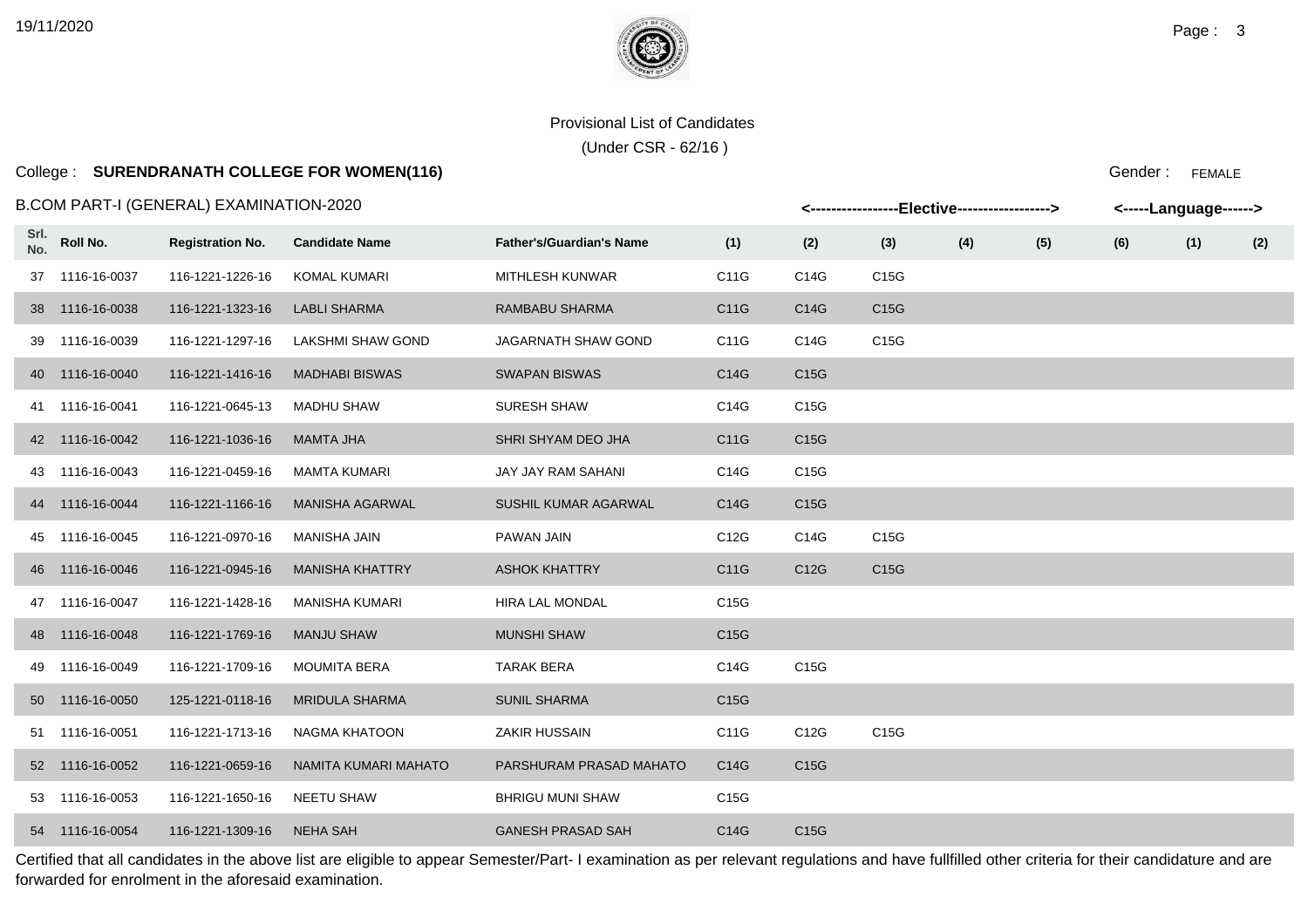# College : **SURENDRANATH COLLEGE FOR WOMEN(116)**

### B.COM PART-I (GENERAL) EXAMINATION-2020

|             |                 | .COM PART-I (GENERAL) EXAMINATION-2020 |                       |                                 |                   |      | <-----------------Elective-----------------> |     |     | <-----Language------> |     |     |
|-------------|-----------------|----------------------------------------|-----------------------|---------------------------------|-------------------|------|----------------------------------------------|-----|-----|-----------------------|-----|-----|
| Srl.<br>No. | Roll No.        | <b>Registration No.</b>                | <b>Candidate Name</b> | <b>Father's/Guardian's Name</b> | (1)               | (2)  | (3)                                          | (4) | (5) | (6)                   | (1) | (2) |
|             | 55 1116-16-0055 | 116-1221-1175-16                       | <b>NEHA SONKAR</b>    | <b>SHANKAR SONKAR</b>           | C14G              | C15G |                                              |     |     |                       |     |     |
|             | 56 1116-16-0056 | 116-1221-1164-16                       | <b>NEHA TIWARI</b>    | <b>VIVEKANAND TIWARI</b>        | C15G              |      |                                              |     |     |                       |     |     |
|             | 57 1116-16-0057 | 116-1221-1746-16                       | <b>NIKITA TANDON</b>  | <b>SUBHAS TANDON</b>            | C12G              | C14G | C15G                                         |     |     |                       |     |     |
|             | 58 1116-16-0058 | 116-1221-0864-16                       | <b>NIKKI VERMA</b>    | <b>RAJESH VERMA</b>             | C11G              | C14G | C15G                                         |     |     |                       |     |     |
|             | 59 1116-16-0059 | 116-1221-1143-16                       | <b>NILU SINGH</b>     | <b>MAHENDER SINGH</b>           | C15G              |      |                                              |     |     |                       |     |     |
|             | 60 1116-16-0060 | 116-1221-1763-16                       | <b>NISHA JAISWAL</b>  | <b>BIJAI JAISWAL</b>            | C14G              | C15G |                                              |     |     |                       |     |     |
|             | 61 1116-16-0061 | 116-1221-0972-16                       | <b>NISHA SINGH</b>    | <b>ANIL SINGH</b>               | C11G              | C12G | C14G                                         |     |     |                       |     |     |
|             | 62 1116-16-0062 | 116-1221-0696-14                       | PRAVASINI MAHAPATRA   | SARAT CHANDRA MAHAPATRA         | C11G              | C15G |                                              |     |     |                       |     |     |
|             | 63 1116-16-0063 | 116-1221-1319-16                       | PREETI KAUR           | <b>JAGJIT SINGH</b>             | C15G              |      |                                              |     |     |                       |     |     |
|             | 64 1116-16-0064 | 116-1221-1137-16                       | <b>PRITY JAISWAL</b>  | RAJ KUMAR JAISWAL               | C <sub>15</sub> G |      |                                              |     |     |                       |     |     |
|             | 65 1116-16-0065 | 116-1221-2409-15                       | PRITY ROY             | <b>UMESH ROY</b>                | C12G              | C15G |                                              |     |     |                       |     |     |
|             | 66 1116-16-0066 | 116-1221-0733-16                       | PRIYANKA JANA         | <b>PRABIR JANA</b>              | C15G              |      |                                              |     |     |                       |     |     |
|             | 67 1116-16-0067 | 116-1221-1803-16                       | PRIYANKA SHUKLA       | <b>BRAHMANAND SHUKLA</b>        | C15G              |      |                                              |     |     |                       |     |     |
|             | 68 1116-16-0068 | 116-1221-1049-16                       | PRIYANKA SINGH        | <b>KRISHNA SINGH</b>            | C <sub>15</sub> G |      |                                              |     |     |                       |     |     |
|             | 69 1116-16-0069 | 116-1221-1699-16                       | PRIYANKA SINGH        | <b>RAM MILAN SINGH</b>          | C15G              |      |                                              |     |     |                       |     |     |
|             | 70 1116-16-0070 | 116-1221-1293-16                       | PRIYANKA YADAV        | RAJDEV YADAV                    | C14G              | C15G |                                              |     |     |                       |     |     |
|             | 71 1116-16-0071 | 116-1221-1642-16                       | <b>PUJA SINHA</b>     | <b>ADITYA KR SINHA</b>          | C14G              | C15G |                                              |     |     |                       |     |     |
|             | 72 1116-16-0072 | 116-1221-1043-16                       | PUJA YADAV            | <b>SHARVAN YADAV</b>            | C11G              | C13G | C15G                                         |     |     |                       |     |     |

Certified that all candidates in the above list are eligible to appear Semester/Part- I examination as per relevant regulations and have fullfilled other criteria for their candidature and are forwarded for enrolment in the aforesaid examination.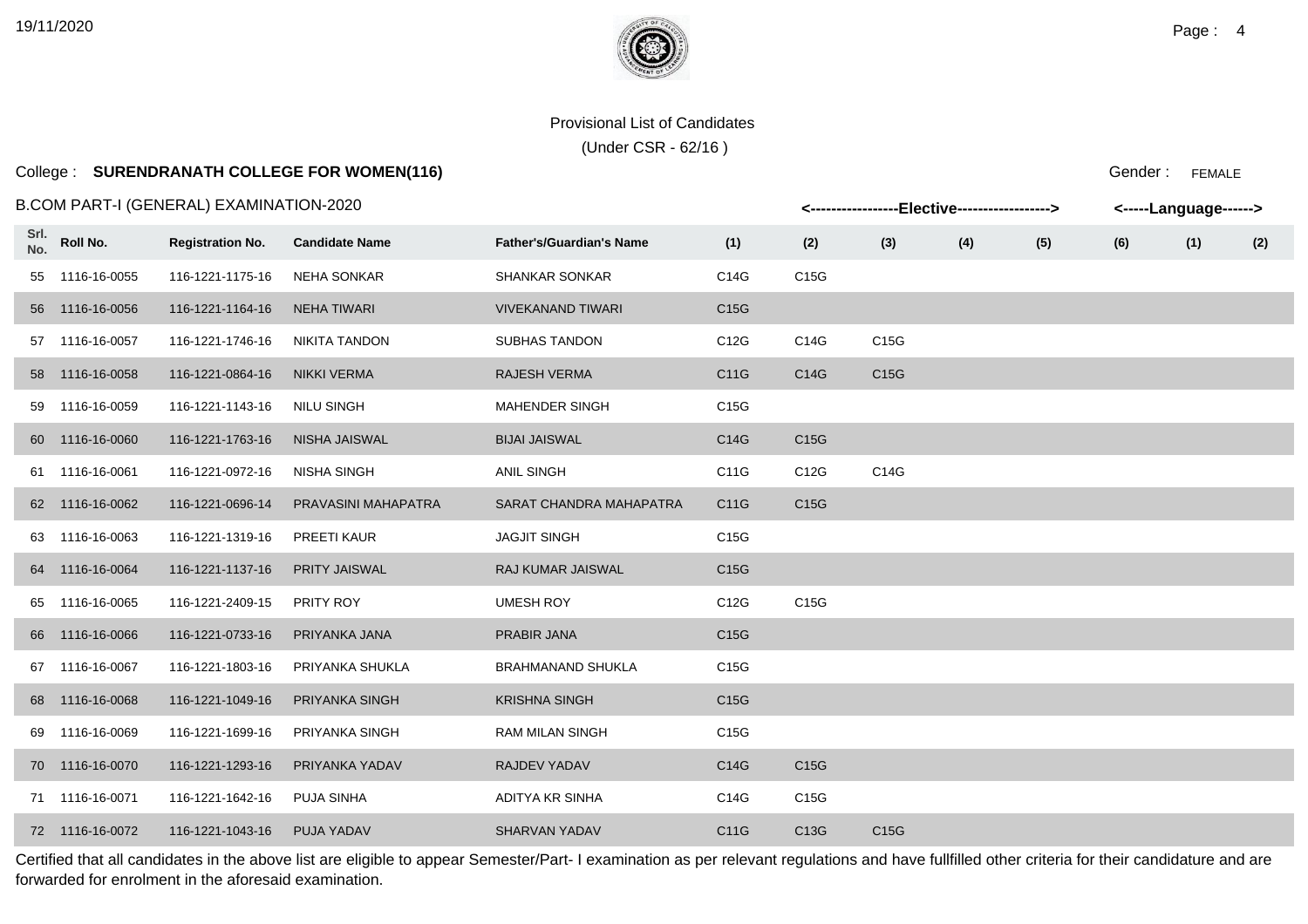# College : **SURENDRANATH COLLEGE FOR WOMEN(116)**

### B.COM PART-I (GENERAL) EXAMINATION-2020

|      |                 | .COM PART-I (GENERAL) EXAMINATION-2020 |                         |                                 |                   |                   | <-----------------Elective-----------------> |     |     |     | <-----Language------> |             |
|------|-----------------|----------------------------------------|-------------------------|---------------------------------|-------------------|-------------------|----------------------------------------------|-----|-----|-----|-----------------------|-------------|
| Srl. | No. Roll No.    | <b>Registration No.</b>                | <b>Candidate Name</b>   | <b>Father's/Guardian's Name</b> | (1)               | (2)               | (3)                                          | (4) | (5) | (6) | (1)                   | (2)         |
|      | 73 1116-16-0073 | 116-1221-1302-16                       | <b>PUTUL PASI</b>       | <b>DILIP PASI</b>               | C14G              | C15G              |                                              |     |     |     |                       |             |
|      | 74 1116-16-0074 | 116-1221-1673-16                       | <b>RAGINI NAYAK</b>     | RAMA KANT NAYAK                 | C11G              | C13G              | C15G                                         |     |     |     |                       |             |
|      | 75 1116-16-0075 | 116-1221-1144-16                       | RAJNANDINI SINGH        | JEETENDRA KUMAR SINGH           | C11G              | C15G              |                                              |     |     |     |                       |             |
|      | 76 1116-16-0076 | 116-1221-0612-16                       | <b>RESHMA RITA RANA</b> | <b>JAGAT LAL RANA</b>           | C11G              | C15G              |                                              |     |     |     |                       |             |
|      | 77 1116-16-0077 | 116-1221-1557-16                       | <b>RUPA ROY</b>         | KAMAL KUMAR ROY                 | C11G              | C14G              | C15G                                         |     |     |     |                       |             |
|      | 78 1116-16-0078 | 116-1221-1540-16                       | <b>SABA ANJUM</b>       | <b>MD JAHANGIR</b>              | C14G              | C <sub>15</sub> G |                                              |     |     |     |                       |             |
|      | 79 1116-16-0079 | 116-1221-0811-15                       | SAKSHI SHAHI            | <b>MAHADEV SHAHI</b>            |                   |                   |                                              |     |     |     | <b>CMEC</b>           | <b>HINL</b> |
|      | 80 1116-16-0080 | 116-1221-1688-16                       | <b>SANA KHATOON</b>     | <b>ZULFEKAR ALI</b>             | C11G              | C15G              |                                              |     |     |     |                       |             |
|      | 81 1116-16-0081 | 116-1221-1264-16                       | SANCHITA KUMARI         | <b>CHANDAN MAHATO</b>           | C12G              | C13G              | C14G                                         |     |     |     |                       |             |
|      | 82 1116-16-0082 | 116-1221-1061-16                       | SANGEETA PRAJAPATI      | <b>HIRA LAL PRAJAPATI</b>       | C11G              | C12G              | C <sub>15</sub> G                            |     |     |     |                       |             |
|      | 83 1116-16-0083 | 116-1221-0946-16                       | SANGITA SHARMA          | MANOJ SHARMA                    | C11G              |                   |                                              |     |     |     |                       |             |
|      | 84 1116-16-0084 | 125-1221-0775-15                       | SHILPI SINGH            | <b>GAJENDRA KUMAR SINGH</b>     | C14G              | C15G              |                                              |     |     |     |                       |             |
|      | 85 1116-16-0085 | 116-1221-1700-16                       | SHIVANGI SHARMA         | <b>SUSHIL SHARMA</b>            | C <sub>15</sub> G |                   |                                              |     |     |     |                       |             |
|      | 86 1116-16-0086 | 116-1221-1282-16                       | <b>SHURABHI GUPTA</b>   | <b>SANI KUMAR GUPTA</b>         | C14G              | C <sub>15</sub> G |                                              |     |     |     |                       |             |
|      | 87 1116-16-0087 | 116-1221-1047-16                       | <b>SIMRAN SHAW</b>      | <b>ASHOK SHAW</b>               | C11G              | C13G              |                                              |     |     |     |                       |             |
|      | 88 1116-16-0088 | 116-1221-1794-16                       | <b>SIMRAN YADAV</b>     | RAM NARESH YADAV                | C12G              | C <sub>15</sub> G |                                              |     |     |     |                       |             |
|      | 89 1116-16-0089 | 116-1221-1666-16                       | <b>SMITA MISHRA</b>     | <b>MAN MOHAN MISHRA</b>         | C11G              | C15G              |                                              |     |     |     |                       |             |
|      | 90 1116-16-0090 | 116-1221-0706-14                       | SNEHA JAISWAL           | ANIL KUMER JAISWAL              | C12G              | C14G              |                                              |     |     |     |                       |             |

Certified that all candidates in the above list are eligible to appear Semester/Part- I examination as per relevant regulations and have fullfilled other criteria for their candidature and are forwarded for enrolment in the aforesaid examination.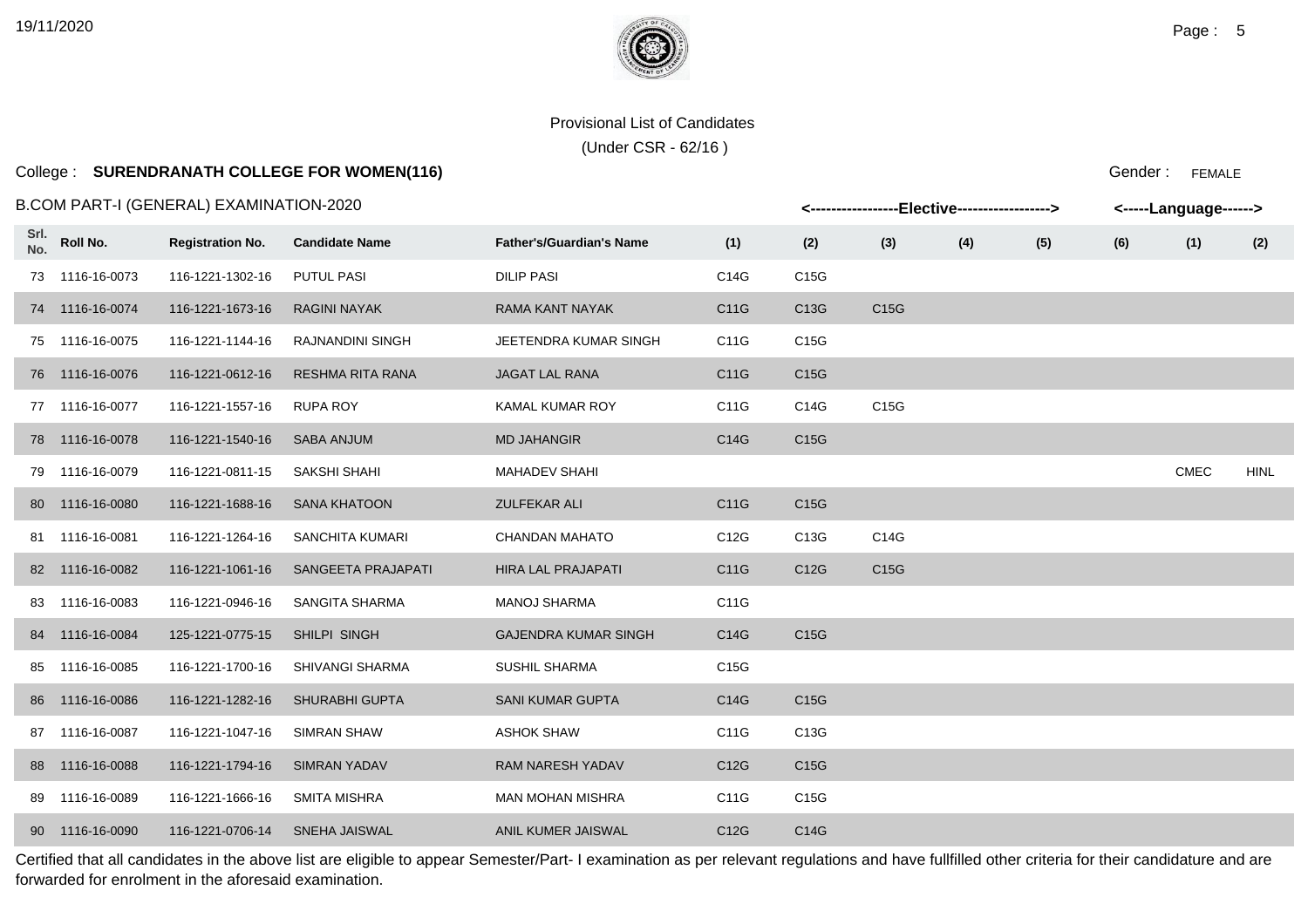# College : **SURENDRANATH COLLEGE FOR WOMEN(116)**

### B.COM PART-I (GENERAL) EXAMINATION-2020

|             |                  | .COM PART-I (GENERAL) EXAMINATION-2020 |                         |                                 |      |      | <-----------------Elective-----------------> |     |     | <-----Language------> |     |     |
|-------------|------------------|----------------------------------------|-------------------------|---------------------------------|------|------|----------------------------------------------|-----|-----|-----------------------|-----|-----|
| Srl.<br>No. | Roll No.         | <b>Registration No.</b>                | <b>Candidate Name</b>   | <b>Father's/Guardian's Name</b> | (1)  | (2)  | (3)                                          | (4) | (5) | (6)                   | (1) | (2) |
|             | 91 1116-16-0091  | 116-1221-1367-16                       | <b>SONI GUPTA</b>       | MUKTESHWAR GUPTA                | C12G | C14G | C15G                                         |     |     |                       |     |     |
|             | 92 1116-16-0092  | 116-1221-0713-14                       | SOUMOSREE DUTTA         | <b>SOMNATH DUTTA</b>            | C11G | C14G | C15G                                         |     |     |                       |     |     |
|             | 93 1116-16-0093  | 116-1221-1459-16                       | SUJITA KUMARI PODDAR    | DINA NATH PODDAR                | C11G | C15G |                                              |     |     |                       |     |     |
|             | 94 1116-16-0094  | 116-1221-1698-16                       | <b>SUMAN KHANDELWAL</b> | SANJAY KHANDELWAL               | C15G |      |                                              |     |     |                       |     |     |
|             | 95 1116-16-0095  | 116-1221-1020-16                       | SURBHI GUPTA            | <b>KESTO GUPTA</b>              | C12G | C14G | C15G                                         |     |     |                       |     |     |
|             | 96 1116-16-0096  | 116-1221-1680-16                       | <b>SUSMITA BOSE</b>     | <b>TAPAN KR BOSE</b>            | C11G | C14G | C15G                                         |     |     |                       |     |     |
|             | 97 1116-16-0097  | 116-1221-2347-15                       | SWATI SAH               | SACHCHIDANAND SAH               | C12G |      |                                              |     |     |                       |     |     |
|             | 98 1116-16-0098  | 116-1221-2497-15                       | <b>SWETA MISHRA</b>     | <b>NAGENDRA MISHRA</b>          | C12G | C14G | C15G                                         |     |     |                       |     |     |
|             | 99 1116-16-0099  | 116-1221-0930-16                       | <b>SWETA SINGH</b>      | <b>DEVENDRA SINGH</b>           | C12G | C14G | C15G                                         |     |     |                       |     |     |
|             | 100 1116-16-0100 | 116-1221-1395-16                       | <b>SWETA SINGH</b>      | <b>ARBIND SINGH</b>             | C11G | C15G |                                              |     |     |                       |     |     |
|             | 101 1116-16-0101 | 116-1225-1162-16                       | <b>TAHSIN AFRIN</b>     | <b>MD SHAKIL</b>                | C11G | C14G | C15G                                         |     |     |                       |     |     |
|             | 102 1116-16-0102 | 116-1221-1654-16                       | <b>TANIYA ROY</b>       | <b>ASHOK ROY</b>                | C11G | C14G | C15G                                         |     |     |                       |     |     |
|             | 103 1116-16-0103 | 116-1221-2343-15                       | <b>TASNIN HAIDER</b>    | <b>HAIDER ALI</b>               | C11G | C15G |                                              |     |     |                       |     |     |
|             | 104 1116-16-0104 | 116-1221-1473-16                       | VANDANA JAISWAL         | NARAD PRASAD JAISWAL            | C11G | C15G |                                              |     |     |                       |     |     |
|             | 105 1116-16-0105 | 116-1221-1242-16                       | VARSHA KUMARI JAISWAL   | CHANDRABHAN JAISWAL             | C15G |      |                                              |     |     |                       |     |     |
|             | 106 1116-16-0106 | 116-1221-1048-16                       | <b>WARISHA FATIMA</b>   | MD SAYEED AHMED                 | C12G |      |                                              |     |     |                       |     |     |
|             | 107 1116-16-0107 | 116-1221-1761-16                       | <b>ZAINAB KHATOON</b>   | <b>MOTIUR RAHMAN</b>            | C14G |      |                                              |     |     |                       |     |     |

Certified that all candidates in the above list are eligible to appear Semester/Part- I examination as per relevant regulations and have fullfilled other criteria for their candidature and are forwarded for enrolment in the aforesaid examination.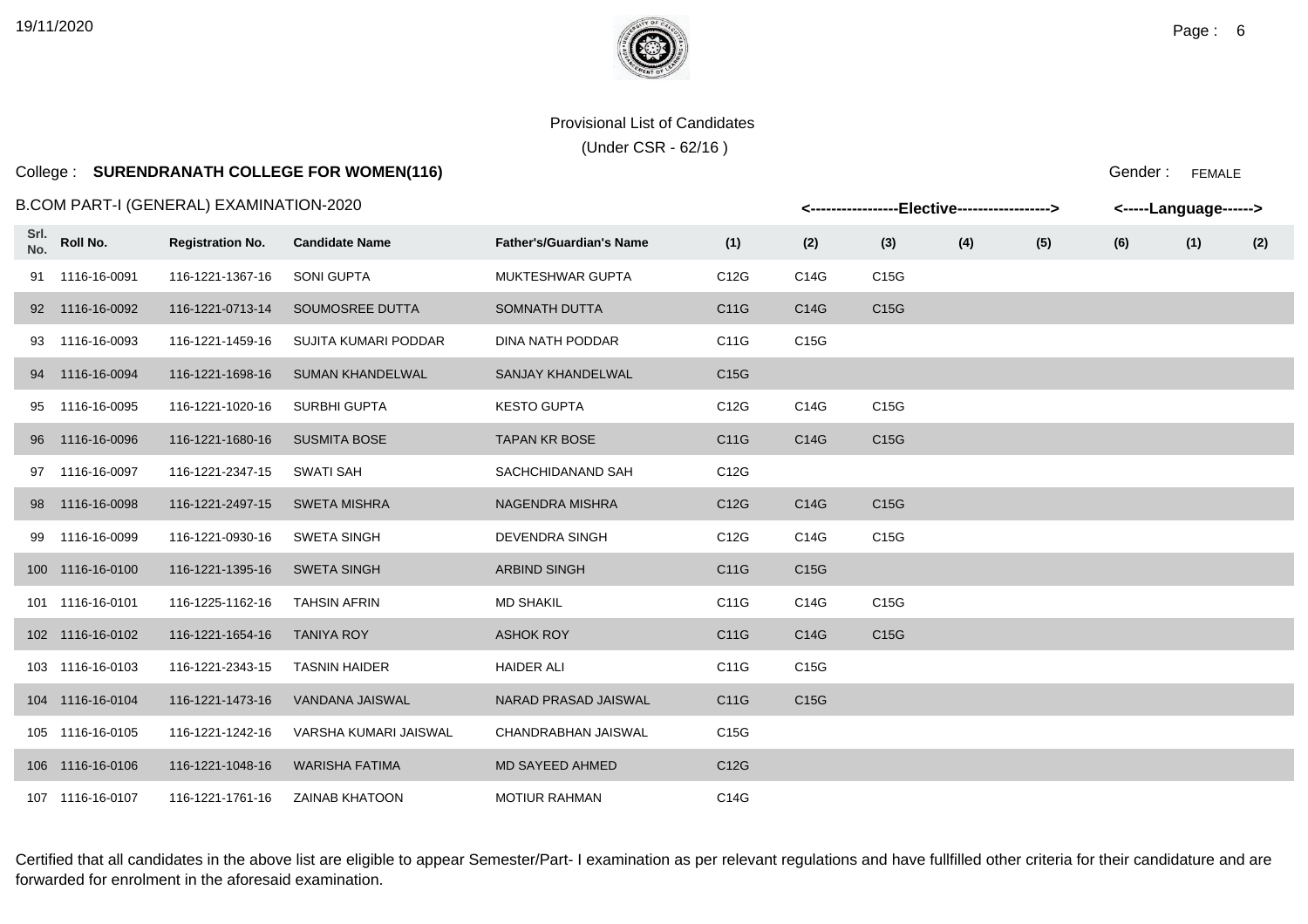# College : **SURENDRANATH COLLEGE FOR WOMEN(116)**

B.COM PART-I (GENERAL) EXAMINATION-2020

|             |                  | 3.COM PART-I (GENERAL) EXAMINATION-2020 |                       |                                 |                   |                   | <-----------------Elective-----------------> |     |     |     | <-----Language------> |             |
|-------------|------------------|-----------------------------------------|-----------------------|---------------------------------|-------------------|-------------------|----------------------------------------------|-----|-----|-----|-----------------------|-------------|
| Srl.<br>No. | Roll No.         | <b>Registration No.</b>                 | <b>Candidate Name</b> | <b>Father's/Guardian's Name</b> | (1)               | (2)               | (3)                                          | (4) | (5) | (6) | (1)                   | (2)         |
|             | 108 1116-16-5001 | 116-1221-3106-15                        | AISHWARYA YADAV       | <b>BIRENDRA YADAV</b>           | C12G              | C14G              | C15G                                         |     |     |     |                       |             |
|             | 109 1116-16-5002 | 116-1221-1218-14                        | <b>ALIA KHATOON</b>   | <b>ASHRAF JAHANGIR</b>          | C14G              | C <sub>15</sub> G |                                              |     |     |     |                       |             |
|             | 110 1116-16-5003 | 116-1221-0616-13                        | ALIYA EJAZ            | EJAZ AHMED                      | C14G              | C15G              |                                              |     |     |     |                       |             |
|             | 111 1116-16-5004 | 116-1221-0699-14                        | <b>ALKA SHAW</b>      | <b>BINDESHARI PRASAD SHAW</b>   | C <sub>13</sub> G | C14G              | C <sub>15</sub> G                            |     |     |     |                       |             |
|             | 112 1116-16-5005 | 116-1221-0647-14                        | <b>AMARJEET KAUR</b>  | <b>LALJEET SINGH</b>            | C12G              | C14G              | C15G                                         |     |     |     |                       |             |
|             | 113 1116-16-5006 | 116-1221-0577-12                        | <b>AMRITA MISHRA</b>  | SATNARAYAN MISHSRA              | C14G              | C <sub>15</sub> G |                                              |     |     |     | <b>CMEC</b>           | <b>HINL</b> |
|             | 114 1116-16-5007 | 116-1221-0643-14                        | ANITA SINGH           | <b>RAM DEV SINGH</b>            | C <sub>15</sub> G |                   |                                              |     |     |     |                       |             |
|             | 115 1116-16-5008 | 116-1222-2783-15                        | <b>ANJANI DAS</b>     | <b>BHAN DAS</b>                 | C14G              |                   |                                              |     |     |     |                       |             |
|             | 116 1116-16-5009 | 116-1221-0827-14                        | ANSHU SINGH           | <b>ARBIND SINGH</b>             | C14G              |                   |                                              |     |     |     |                       |             |
|             | 117 1116-16-5010 | 116-1221-0574-11                        | ANSU SINGH            | LATE BIRENDRA SINGH             | C14G              | C15G              |                                              |     |     |     |                       |             |
|             | 118 1116-16-5011 | 116-1221-0325-11                        | ANURADHA GUPTA        | <b>SARJU GUPTA</b>              | C11G              | C14G              | C15G                                         |     |     |     |                       |             |
|             | 119 1116-16-5012 | 116-1221-0458-11                        | ANURADHA NAYAK        | <b>SUDHIR NAYAK</b>             | C12G              | C14G              |                                              |     |     |     |                       |             |
|             | 120 1116-16-5013 | 116-1221-0431-11                        | ANWARI BEGUM          | MD MUKHTAR ALAM                 | C11G              | C14G              | C15G                                         |     |     |     |                       |             |
|             | 121 1116-16-5015 | 116-1222-0608-13                        | ARITHRA MANDAL        | <b>SAMIR MANDAL</b>             | C11G              | C12G              | C14G                                         |     |     |     |                       |             |
|             | 122 1116-16-5017 | 116-1221-0621-11                        | AYESHA BEGUM          | ABDUL RASHID                    | C15G              |                   |                                              |     |     |     |                       |             |
|             | 123 1116-16-5018 | 116-1221-0756-14                        | <b>BABITA SHAW</b>    | <b>RAJ KUMAR SHAW</b>           | C14G              |                   |                                              |     |     |     |                       |             |
|             | 124 1116-16-5019 | 116-1221-0442-11                        | <b>BABITA SHAW</b>    | <b>MISARI SHAW</b>              | C14G              | C15G              |                                              |     |     |     |                       |             |
|             | 125 1116-16-5020 | 116-1221-0666-13                        | <b>BABY PAL</b>       | <b>KRISHNA PADA PAL</b>         | C12G              |                   |                                              |     |     |     |                       |             |

Certified that all candidates in the above list are eligible to appear Semester/Part- I examination as per relevant regulations and have fullfilled other criteria for their candidature and are forwarded for enrolment in the aforesaid examination.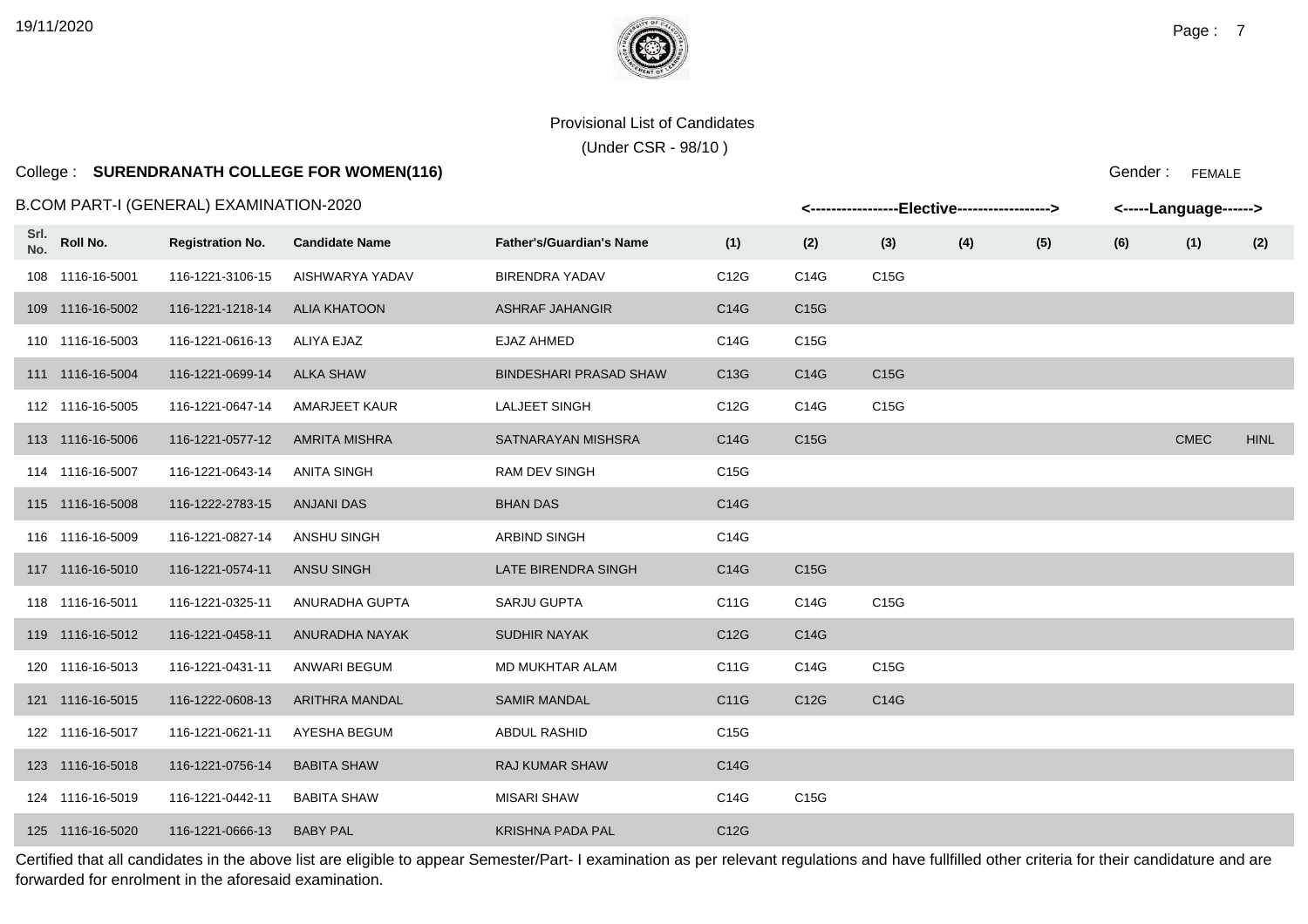# College : **SURENDRANATH COLLEGE FOR WOMEN(116)**

### B.COM PART-I (GENERAL) EXAMINATION-2020

|             |                  | 3.COM PART-I (GENERAL) EXAMINATION-2020 |                        |                                 |                   |      | <-----------------Elective-----------------> |     |     |     | <-----Language------> |     |
|-------------|------------------|-----------------------------------------|------------------------|---------------------------------|-------------------|------|----------------------------------------------|-----|-----|-----|-----------------------|-----|
| Srl.<br>No. | Roll No.         | <b>Registration No.</b>                 | <b>Candidate Name</b>  | <b>Father's/Guardian's Name</b> | (1)               | (2)  | (3)                                          | (4) | (5) | (6) | (1)                   | (2) |
|             | 126 1116-16-5021 | 116-1221-0596-13                        | <b>CHANDANI SHAW</b>   | LATE ACHHEYLAL SHAW             | C12G              |      |                                              |     |     |     |                       |     |
|             | 127 1116-16-5022 | 116-1221-0745-14                        | <b>CHANDNI MAHATO</b>  | <b>SURENDRA MAHATO</b>          | C12G              | C14G | C15G                                         |     |     |     |                       |     |
|             | 128 1116-16-5023 | 116-1221-0841-14                        | <b>DAMINI JAISWAL</b>  | <b>DILIP JAISWAL</b>            | C11G              | C14G | C15G                                         |     |     |     |                       |     |
|             | 129 1116-16-5024 | 116-1221-0619-13                        | DEBIKA SAHA            | PRAFULLA KUMER SAHA             | C11G              | C14G | C15G                                         |     |     |     |                       |     |
|             | 130 1116-16-5025 | 116-1221-0801-14                        | <b>DEBRUPA ROY</b>     | SANKAR NATH ROY                 | C12G              | C14G | C15G                                         |     |     |     |                       |     |
|             | 131 1116-16-5027 | 116-1224-0682-14                        | DEEPA PRASAD           | <b>RAM SINGHAR PRASAD</b>       | C15G              |      |                                              |     |     |     |                       |     |
|             | 132 1116-16-5028 | 116-1221-0786-14                        | DIVYA SHARMA           | <b>ASHOK SHARMA</b>             | C14G              | C15G |                                              |     |     |     |                       |     |
|             | 133 1116-16-5029 | 116-1221-0517-12                        | <b>DIVYA TIBREWAL</b>  | SANTOSH TIBREWAL                | C12G              |      |                                              |     |     |     |                       |     |
|             | 134 1116-16-5030 | 116-1221-0675-11                        | DIVYA UPADHYAY         | RAJ KUMAR UPADHYAY              | C14G              |      |                                              |     |     |     |                       |     |
|             | 135 1116-16-5031 | 116-1221-0572-13                        | <b>EKTA SHARMA</b>     | SANTOSH KUMAR SHARMA            | C14G              |      |                                              |     |     |     |                       |     |
|             | 136 1116-16-5032 | 116-1221-2303-15                        | FARHANA NAAZ           | <b>MD. GHOLAM QUADIR</b>        | C15G              |      |                                              |     |     |     |                       |     |
|             | 137 1116-16-5034 | 116-1221-1217-14                        | <b>GULSHAN PERWEEN</b> | <b>SK. KAMRUDDIN</b>            | C14G              | C15G |                                              |     |     |     |                       |     |
|             | 138 1116-16-5035 | 116-1221-0660-13                        | <b>GUNJA SHAW</b>      | MRITUNJAY SHAW                  | C12G              | C13G | C14G                                         |     |     |     |                       |     |
|             | 139 1116-16-5036 | 116-1221-0774-14                        | <b>GURIA PRASAD</b>    | YAGENDRA PRASAD                 | C14G              | C15G |                                              |     |     |     |                       |     |
|             | 140 1116-16-5038 | 116-1221-0562-13                        | <b>HENA KHATOON</b>    | MD. SARAJ                       | C15G              |      |                                              |     |     |     |                       |     |
|             | 141 1116-16-5039 | 116-1221-0659-14                        | <b>HONEY BHAGAT</b>    | KRISHNA KUMAR BHAGAT            | C14G              | C15G |                                              |     |     |     |                       |     |
|             | 142 1116-16-5040 | 116-1221-2325-15                        | <b>INDRANI GHOSH</b>   | <b>KASHINATH GHOSH</b>          | C15G              |      |                                              |     |     |     |                       |     |
|             | 143 1116-16-5041 | 116-1221-2305-15                        | <b>JAYA DUTTA</b>      | <b>SOMA DUTTA</b>               | C <sub>15</sub> G |      |                                              |     |     |     |                       |     |

Certified that all candidates in the above list are eligible to appear Semester/Part- I examination as per relevant regulations and have fullfilled other criteria for their candidature and are forwarded for enrolment in the aforesaid examination.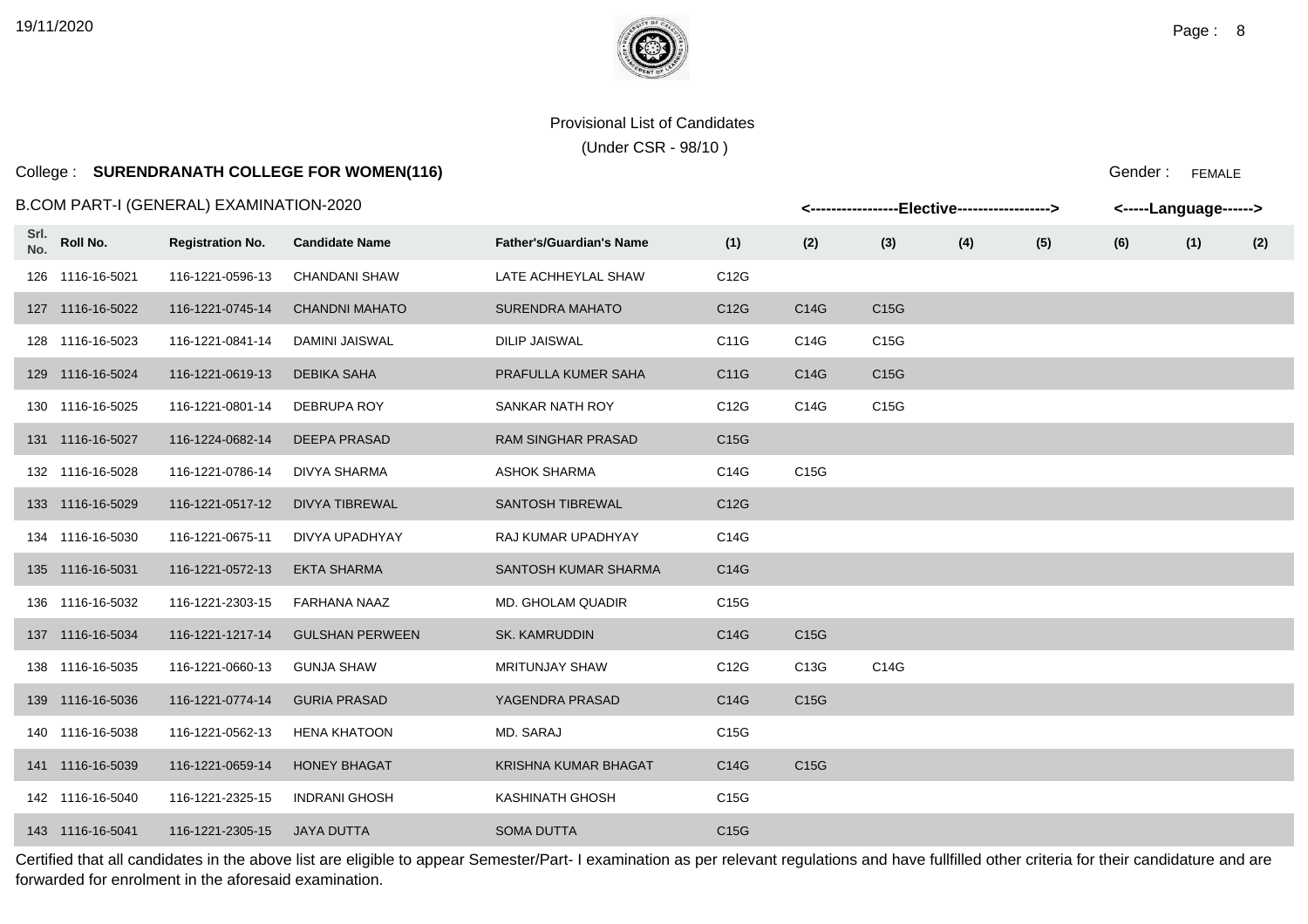# College : **SURENDRANATH COLLEGE FOR WOMEN(116)**

### B.COM PART-I (GENERAL) EXAMINATION-2020

|             |                  | 3.COM PART-I (GENERAL) EXAMINATION-2020 |                            |                                 |      |                   | <-----------------Elective-----------------> |     |     | <-----Language------> |     |     |
|-------------|------------------|-----------------------------------------|----------------------------|---------------------------------|------|-------------------|----------------------------------------------|-----|-----|-----------------------|-----|-----|
| Srl.<br>No. | Roll No.         | <b>Registration No.</b>                 | <b>Candidate Name</b>      | <b>Father's/Guardian's Name</b> | (1)  | (2)               | (3)                                          | (4) | (5) | (6)                   | (1) | (2) |
|             | 144 1116-16-5042 | 116-1221-0585-13                        | JEANNIE KASHYA             | MD. SHAKIR ALI                  | C15G |                   |                                              |     |     |                       |     |     |
|             | 145 1116-16-5043 | 116-1221-2345-15                        | <b>JYOTI KIRAN KHARWAR</b> | <b>MOHAN KUMAR KHARWAR</b>      | C14G | C15G              |                                              |     |     |                       |     |     |
|             | 146 1116-16-5044 | 116-1221-0494-12                        | <b>JYOTI PRASAD</b>        | NAND KISHOR PRASAD              | C14G | C15G              |                                              |     |     |                       |     |     |
|             | 147 1116-16-5045 | 116-1221-2433-15                        | <b>JYOTI SONAR</b>         | <b>SANJAY SONAR</b>             | C11G | C14G              | C15G                                         |     |     |                       |     |     |
|             | 148 1116-16-5046 | 116-1221-0565-13                        | <b>JYOTI TIWARY</b>        | <b>VIJAY KUMAR TIWARY</b>       | C14G | C15G              |                                              |     |     |                       |     |     |
|             | 149 1116-16-5047 | 116-1221-2323-15                        | <b>KABITA MAHATO</b>       | <b>DIPLAL MAHATO</b>            | C14G | C15G              |                                              |     |     |                       |     |     |
|             | 150 1116-16-5048 | 116-1221-0740-14                        | KAINAT AHMED               | AHMED HOSSAIN                   | C13G | C14G              | C15G                                         |     |     |                       |     |     |
|             | 151 1116-16-5049 | 116-1221-0842-14                        | <b>KAJAL PRAJAPATI</b>     | AJIT PRAJAPATI                  | C14G |                   |                                              |     |     |                       |     |     |
|             | 152 1116-16-5050 | 116-1221-0568-11                        | <b>KAJAL SHARMA</b>        | <b>ASHOK SHARMA</b>             | C15G |                   |                                              |     |     |                       |     |     |
|             | 153 1116-16-5051 | 116-1221-0779-14                        | <b>KAJAL SINGH</b>         | <b>DEBENDRA SINGH</b>           | C14G | C <sub>15</sub> G |                                              |     |     |                       |     |     |
|             | 154 1116-16-5052 | 116-1221-0844-14                        | <b>KALPANA PRASAD</b>      | SURAJ NARAYAN PRASAD            | C11G | C14G              | C15G                                         |     |     |                       |     |     |
|             | 155 1116-16-5053 | 116-1221-0623-13                        | KANCHAN CHOURASIYA         | <b>KRISHNA CHOURASIYA</b>       | C14G |                   |                                              |     |     |                       |     |     |
|             | 156 1116-16-5054 | 116-1221-0363-11                        | <b>KANCHAN DAS</b>         | <b>VIJAY RABI DAS</b>           | C14G |                   |                                              |     |     |                       |     |     |
|             | 157 1116-16-5055 | 116-1221-0644-14                        | <b>KANCHAN PANDIT</b>      | <b>RAM BILASH PANDIT</b>        | C14G | C <sub>15</sub> G |                                              |     |     |                       |     |     |
|             | 158 1116-16-5056 | 116-1221-0589-13                        | <b>KANCHAN SHAW</b>        | <b>BIRENDRA SHAW</b>            | C14G |                   |                                              |     |     |                       |     |     |
|             | 159 1116-16-5057 | 116-1221-0803-14                        | KARISHMA VISHWAKARMA       | MAHENDRA VISHWAKARMA            | C12G | C13G              | C14G                                         |     |     |                       |     |     |
|             | 160 1116-16-5058 | 116-1221-0787-14                        | <b>KAVITA GUPTA</b>        | <b>SURESH GUPTA</b>             | C14G | C15G              |                                              |     |     |                       |     |     |
|             | 161 1116-16-5059 | 116-1221-2425-15                        | <b>KAVITA MISHRA</b>       | <b>BAIDYA NATH MISHRA</b>       | C13G | C14G              | C15G                                         |     |     |                       |     |     |

Certified that all candidates in the above list are eligible to appear Semester/Part- I examination as per relevant regulations and have fullfilled other criteria for their candidature and are forwarded for enrolment in the aforesaid examination.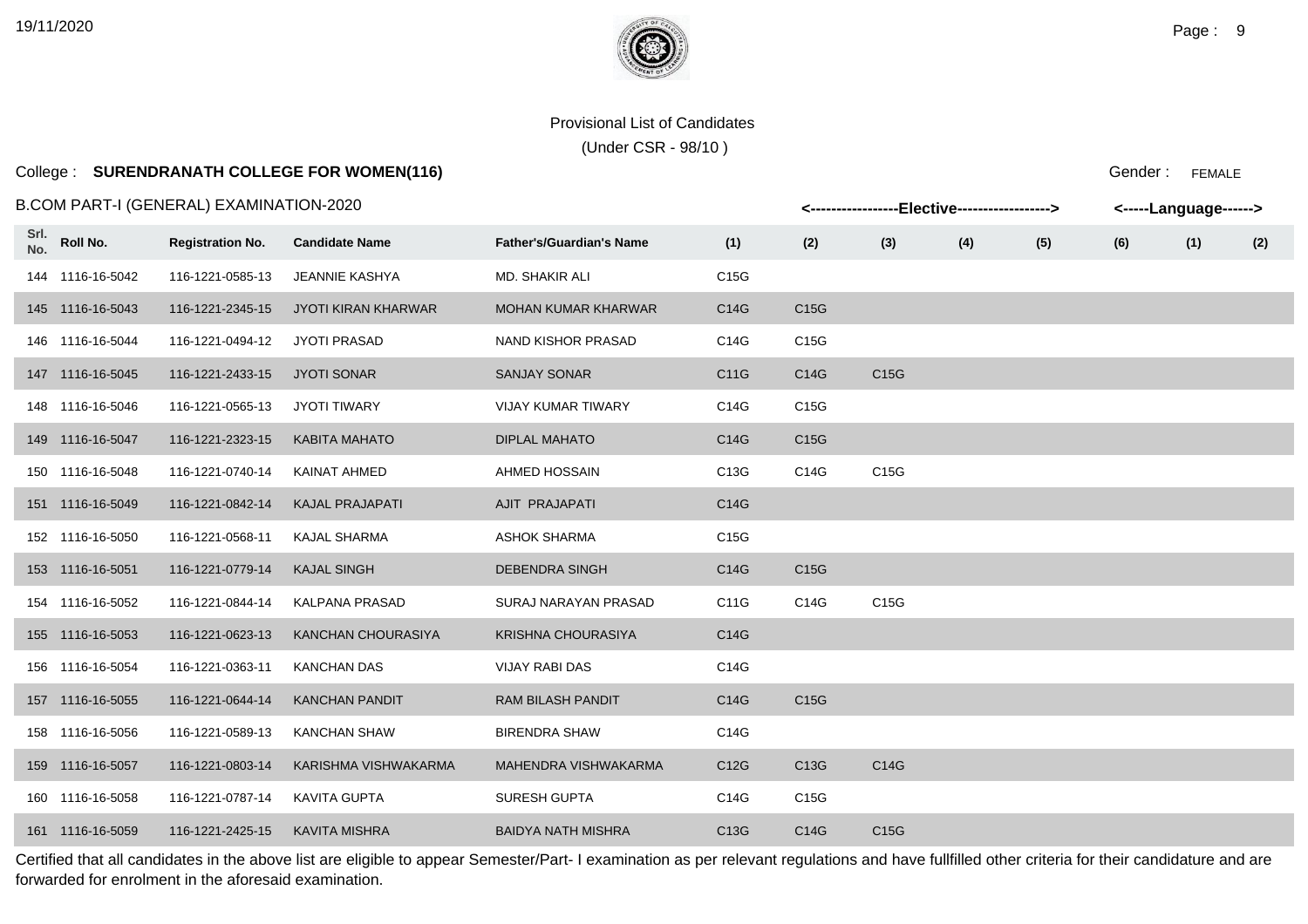(Under CSR - 98/10 )

# College : **SURENDRANATH COLLEGE FOR WOMEN(116)**

B.COM PART-I (GENERAL) EXAMINATION-2020

|             |                  | .COM PART-I (GENERAL) EXAMINATION-2020 |                         |                                 |                   |                   |      | <-----------------Elective-----------------> |     |     | <-----Language------> |     |
|-------------|------------------|----------------------------------------|-------------------------|---------------------------------|-------------------|-------------------|------|----------------------------------------------|-----|-----|-----------------------|-----|
| Srl.<br>No. | Roll No.         | <b>Registration No.</b>                | <b>Candidate Name</b>   | <b>Father's/Guardian's Name</b> | (1)               | (2)               | (3)  | (4)                                          | (5) | (6) | (1)                   | (2) |
|             | 162 1116-16-5060 | 116-1221-0586-13                       | KAVITA YADAV            | RAJENDRA YADAV                  | C11G              | C14G              | C15G |                                              |     |     |                       |     |
|             | 163 1116-16-5061 | 116-1221-0640-13                       | KHURSHIDA KHATOON       | <b>FATEH ALAM</b>               | C12G              | C14G              |      |                                              |     |     |                       |     |
|             | 164 1116-16-5062 | 116-1221-0597-11                       | KHUSBOO PANDEY          | SHASHIKANT PANDEY               | C14G              | C15G              |      |                                              |     |     |                       |     |
|             | 165 1116-16-5063 | 116-1221-2315-15                       | KHUSHBOO GUPTA          | <b>GOPAL PRASAD GUPTA</b>       | C14G              |                   |      |                                              |     |     |                       |     |
|             | 166 1116-16-5064 | 116-1221-0667-14                       | KHUSHBOO SINGH          | <b>VIJAY SINGH</b>              | C11G              | C14G              | C15G |                                              |     |     |                       |     |
|             | 167 1116-16-5065 | 116-1221-0611-11                       | <b>KHUSHBOO VERMA</b>   | <b>MANOJ VERMA</b>              | C <sub>15</sub> G |                   |      |                                              |     |     |                       |     |
|             | 168 1116-16-5066 | 116-1221-0732-14                       | KHUSHBU GUPTA           | <b>MANOJ GUPTA</b>              | C <sub>15</sub> G |                   |      |                                              |     |     |                       |     |
|             | 169 1116-16-5067 | 116-1221-0720-13                       | <b>KHUSHBU SINGH</b>    | <b>RAM CHANDRA SINGH</b>        | C14G              |                   |      |                                              |     |     |                       |     |
|             | 170 1116-16-5068 | 116-1221-0747-14                       | <b>KIRAN SINGH</b>      | DHUP NARAYAN SINGH              | C14G              | C15G              |      |                                              |     |     |                       |     |
|             | 171 1116-16-5069 | 116-1221-0813-14                       | <b>KIRAN SINGH</b>      | <b>BIRENDRA SINGH</b>           | C14G              | C15G              |      |                                              |     |     |                       |     |
|             | 172 1116-16-5070 | 116-1221-1237-14                       | <b>KRITI JAISWAL</b>    | ANIL KIMARJAIWSAL               | C14G              | C15G              |      |                                              |     |     |                       |     |
|             | 173 1116-16-5071 | 116-1221-1216-14                       | <b>LOVELY SHARMA</b>    | <b>SHAMBHU SHARMA</b>           | C14G              | C15G              |      |                                              |     |     |                       |     |
|             | 174 1116-16-5072 | 116-1221-2535-15                       | <b>LUBNA FIRDAUS</b>    | <b>BUSHRA SAHAR</b>             | C13G              | C14G              |      |                                              |     |     |                       |     |
|             | 175 1116-16-5074 | 116-1221-0435-11                       | <b>MADHURIMA SANTRA</b> | <b>BABUL SNATRA</b>             | C14G              | C <sub>15</sub> G |      |                                              |     |     |                       |     |
|             | 176 1116-16-5075 | 116-1221-0600-12                       | MADHUSMITA CHAKRABARTY  | PRADEEP CHAKRABARTY             | C14G              |                   |      |                                              |     |     |                       |     |
|             | 177 1116-16-5076 | 116-1221-0829-14                       | <b>MALA CHOUDHARY</b>   | SHAMBHU CHOUDHARY               | C14G              | C15G              |      |                                              |     |     |                       |     |
|             | 178 1116-16-5077 | 116-1221-0850-14                       | <b>MAMPI CHANDA</b>     | LT KESHAB CHANDA                | C13G              | C15G              |      |                                              |     |     |                       |     |
|             | 179 1116-16-5078 | 116-1221-0672-14                       | <b>MAMTA SHAW</b>       | <b>MANIK CHAND SHAW</b>         | C <sub>15</sub> G |                   |      |                                              |     |     |                       |     |

Certified that all candidates in the above list are eligible to appear Semester/Part- I examination as per relevant regulations and have fullfilled other criteria for their candidature and are forwarded for enrolment in the aforesaid examination.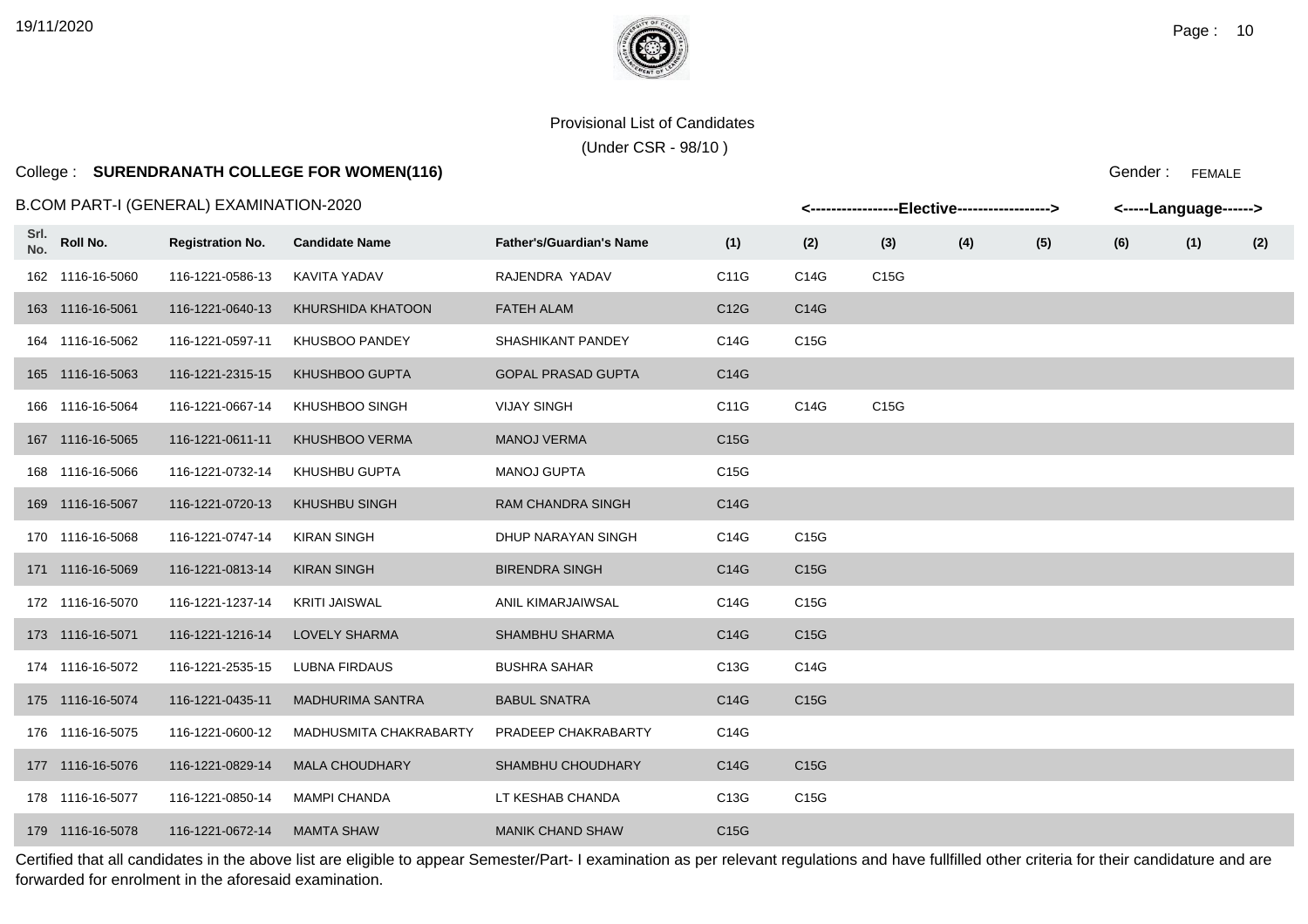# College : **SURENDRANATH COLLEGE FOR WOMEN(116)**

### B.COM PART-I (GENERAL) EXAMINATION-2020

|             |                  | .COM PART-I (GENERAL) EXAMINATION-2020 |                        |                                 |                   |                   | <-----------------Elective-----------------> |     |     | <-----Language------> |     |     |
|-------------|------------------|----------------------------------------|------------------------|---------------------------------|-------------------|-------------------|----------------------------------------------|-----|-----|-----------------------|-----|-----|
| Srl.<br>No. | Roll No.         | <b>Registration No.</b>                | <b>Candidate Name</b>  | <b>Father's/Guardian's Name</b> | (1)               | (2)               | (3)                                          | (4) | (5) | (6)                   | (1) | (2) |
|             | 180 1116-16-5079 | 116-1221-0878-14                       | <b>MAMTA SHAW</b>      | <b>HIRA LAL SHAW</b>            | C14G              |                   |                                              |     |     |                       |     |     |
|             | 181 1116-16-5080 | 116-1221-0698-14                       | <b>MAMUNI SHAW</b>     | <b>RAMESHWAR SHAW</b>           | C14G              | C <sub>15</sub> G |                                              |     |     |                       |     |     |
|             | 182 1116-16-5081 | 116-1221-0580-14                       | <b>MANDEEP KAUR</b>    | <b>SUKDEV SINGH</b>             | C11G              | C14G              | C15G                                         |     |     |                       |     |     |
|             | 183 1116-16-5082 | 116-1221-0609-13                       | <b>MANISHA BHARATI</b> | <b>MAHABIR RAM</b>              | C14G              | C15G              |                                              |     |     |                       |     |     |
|             | 184 1116-16-5083 | 116-1221-0834-14                       | <b>MANISHA PUROHIT</b> | <b>BRIJ RATHAN PUROHIT</b>      | C14G              |                   |                                              |     |     |                       |     |     |
|             | 185 1116-16-5084 | 116-1221-0662-14                       | <b>MANISHA SAHU</b>    | <b>MANOJ KUMAR SAHU</b>         | C15G              |                   |                                              |     |     |                       |     |     |
|             | 186 1116-16-5085 | 116-1221-0582-13                       | <b>MANISHA SHAW</b>    | <b>MANOHAR SHAW</b>             | C11G              | C15G              |                                              |     |     |                       |     |     |
|             | 187 1116-16-5086 | 116-1221-0776-14                       | <b>MANJULA SINGH</b>   | <b>MITHILESH SINGH</b>          | C11G              | C14G              | C15G                                         |     |     |                       |     |     |
|             | 188 1116-16-5087 | 116-1221-0360-11                       | MEGHA DEY              | <b>ASIT DEY</b>                 | C11G              | C14G              | C15G                                         |     |     |                       |     |     |
|             | 189 1116-16-5088 | 116-1221-2281-15                       | <b>MEGHA GUPTA</b>     | <b>SAMBHU GUPTA</b>             | C14G              | C15G              |                                              |     |     |                       |     |     |
|             | 190 1116-16-5089 | 116-1221-2335-15                       | MEHVISH NAAZ           | SK SHAHZADA                     | C14G              | C15G              |                                              |     |     |                       |     |     |
|             | 191 1116-16-5090 | 116-1221-2297-15                       | MENKA KUMARI BURMAN    | <b>RAJ KUMAR BURMAN</b>         | C11G              | C14G              | C15G                                         |     |     |                       |     |     |
|             | 192 1116-16-5091 | 116-1221-0797-14                       | <b>MITALI DUTTA</b>    | ARUP KUMER DUTTA                | C13G              | C14G              | C15G                                         |     |     |                       |     |     |
|             | 193 1116-16-5092 | 116-1221-2753-15                       | <b>MOUMITA MARICK</b>  | <b>GOUTAM MARICK</b>            | C14G              | C <sub>15</sub> G |                                              |     |     |                       |     |     |
|             | 194 1116-16-5093 | 116-1221-0655-14                       | <b>NAFISH PARVEEN</b>  | <b>SHAFIQUE AHMED</b>           | C15G              |                   |                                              |     |     |                       |     |     |
|             | 195 1116-16-5094 | 116-1221-0900-14                       | <b>NANCY JAISWAL</b>   | <b>ANIL JAISWAL</b>             | C14G              | C15G              |                                              |     |     |                       |     |     |
|             | 196 1116-16-5095 | 116-1222-2781-15                       | NANDINI DAS            | <b>BHAN DAS</b>                 | C <sub>15</sub> G |                   |                                              |     |     |                       |     |     |
|             | 197 1116-16-5096 | 116-1221-2499-15                       | <b>NANDINI LAL</b>     | PREM LAL                        | C11G              | C14G              | C15G                                         |     |     |                       |     |     |

Certified that all candidates in the above list are eligible to appear Semester/Part- I examination as per relevant regulations and have fullfilled other criteria for their candidature and are forwarded for enrolment in the aforesaid examination.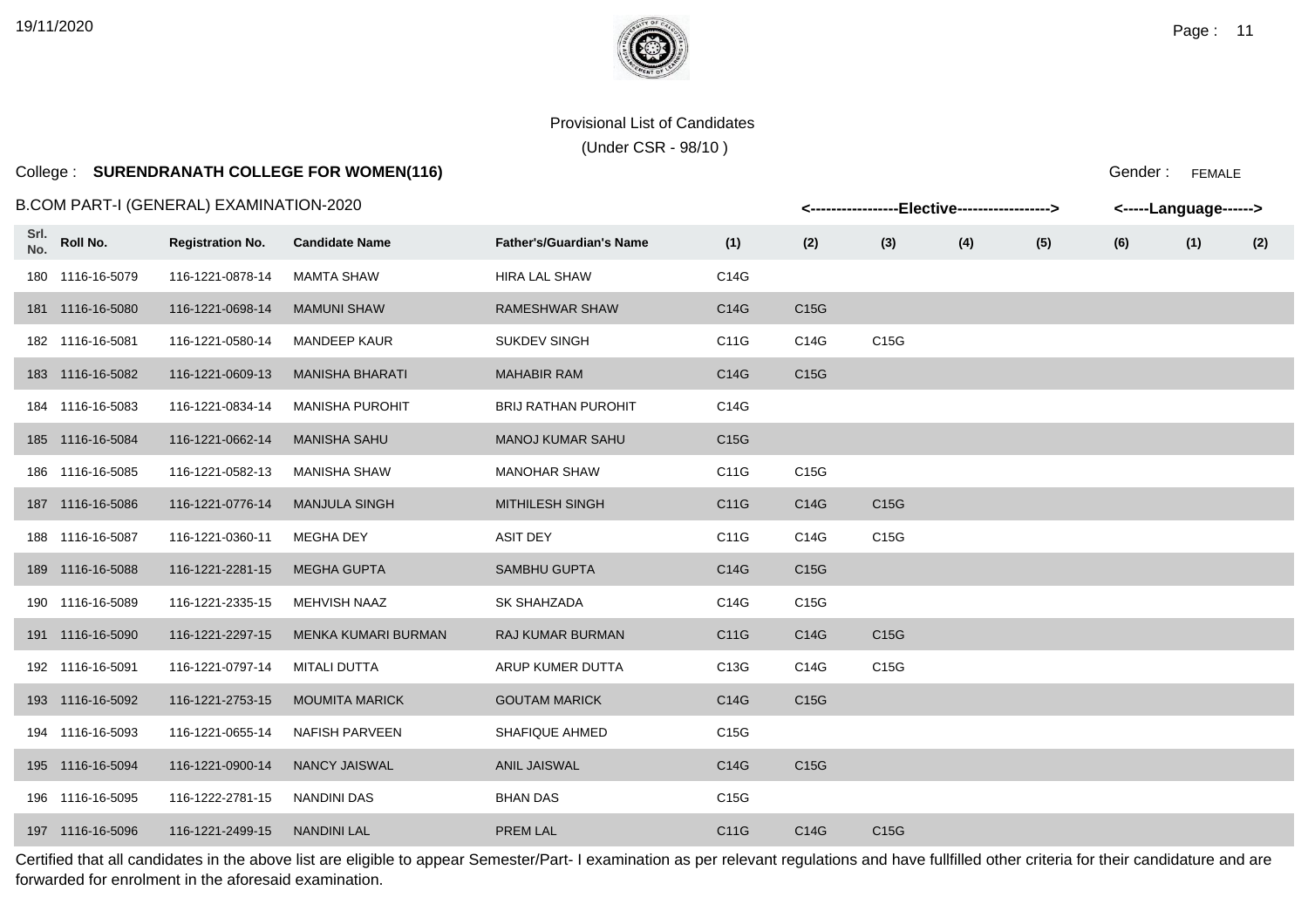# College : **SURENDRANATH COLLEGE FOR WOMEN(116)**

### B.COM PART-I (GENERAL) EXAMINATION-2020

|             |                  | B.COM PART-I (GENERAL) EXAMINATION-2020 |                       |                                 |                   |                   | <-----------------Elective-----------------> |     |     | <-----Language------> |     |     |
|-------------|------------------|-----------------------------------------|-----------------------|---------------------------------|-------------------|-------------------|----------------------------------------------|-----|-----|-----------------------|-----|-----|
| Srl.<br>No. | Roll No.         | <b>Registration No.</b>                 | <b>Candidate Name</b> | <b>Father's/Guardian's Name</b> | (1)               | (2)               | (3)                                          | (4) | (5) | (6)                   | (1) | (2) |
|             | 198 1116-16-5097 | 116-1221-0428-11                        | <b>NAUSHEEN NASIM</b> | <b>MD NASIM</b>                 | C15G              |                   |                                              |     |     |                       |     |     |
|             | 199 1116-16-5098 | 116-1221-0491-12                        | <b>NEHA AGARWAL</b>   | RAJENDRA AGARWAL                | C11G              |                   |                                              |     |     |                       |     |     |
|             | 200 1116-16-5099 | 116-1221-2311-15                        | <b>NEHA GIRI</b>      | <b>SANJAY GIRI</b>              | C14G              | C15G              |                                              |     |     |                       |     |     |
|             | 201 1116-16-5100 | 116-1221-0564-11                        | <b>NEHA GUPTA</b>     | <b>SAROJ KR GUPTA</b>           | C14G              |                   |                                              |     |     |                       |     |     |
|             | 202 1116-16-5101 | 116-1221-0498-12                        | NEHA GUPTA            | RADHEY SHYAM GUPTA              | C14G              |                   |                                              |     |     |                       |     |     |
|             | 203 1116-16-5102 | 116-1221-0581-13                        | <b>NEHA PANDIT</b>    | JAI NANDAN PANDIT               | C12G              | C13G              | C14G                                         |     |     |                       |     |     |
|             | 204 1116-16-5103 | 116-1221-1152-14                        | <b>NEHA PRASAD</b>    | OM NARAYAN PRASAD               | C12G              | C14G              | C15G                                         |     |     |                       |     |     |
|             | 205 1116-16-5104 | 116-1221-0806-14                        | <b>NEHA SHARMA</b>    | <b>MOTILAL SHARMA</b>           | C11G              | C14G              | C15G                                         |     |     |                       |     |     |
|             | 206 1116-16-5105 | 116-1221-0654-13                        | NEHA SHAW             | <b>DILIP SHAW</b>               | C11G              | C14G              | C15G                                         |     |     |                       |     |     |
|             | 207 1116-16-5106 | 116-1221-2779-15                        | <b>NEHA SHAW</b>      | <b>SANJAY SHAW</b>              | C <sub>15</sub> G |                   |                                              |     |     |                       |     |     |
|             | 208 1116-16-5107 | 116-1221-2739-15                        | NEHA YADAV            | <b>HARI YADAV</b>               | C14G              | C15G              |                                              |     |     |                       |     |     |
|             | 209 1116-16-5108 | 116-1221-0713-13                        | <b>NIDHI SHARMA</b>   | <b>MANOJ SHARMA</b>             | C14G              | C <sub>15</sub> G |                                              |     |     |                       |     |     |
|             | 210 1116-16-5109 | 116-1221-0623-11                        | NIKAHAT PARVEEN       | <b>RASHID ALI</b>               | C12G              | C14G              |                                              |     |     |                       |     |     |
|             | 211 1116-16-5110 | 116-1221-0620-13                        | <b>NIKHAT PARVEEN</b> | <b>SK. MUSTAK ALAM</b>          | C12G              | C15G              |                                              |     |     |                       |     |     |
|             | 212 1116-16-5111 | 116-1221-0660-14                        | <b>NIKITA SHAW</b>    | RAJESH SHAW                     | C14G              |                   |                                              |     |     |                       |     |     |
|             | 213 1116-16-5112 | 116-1221-1245-14                        | NISHA OJHA            | MR. PRAMOD OJHA                 | C14G              | C <sub>15</sub> G |                                              |     |     |                       |     |     |
|             | 214 1116-16-5113 | 116-1221-0659-13                        | <b>NISHA SINGH</b>    | OM PRAKASH SINGH                | C12G              | C14G              | C15G                                         |     |     |                       |     |     |
|             | 215 1116-16-5114 | 116-1221-2295-15                        | <b>NISHU KUMARI</b>   | <b>RANJIT KUMAR</b>             | C14G              | C <sub>15</sub> G |                                              |     |     |                       |     |     |

Certified that all candidates in the above list are eligible to appear Semester/Part- I examination as per relevant regulations and have fullfilled other criteria for their candidature and are forwarded for enrolment in the aforesaid examination.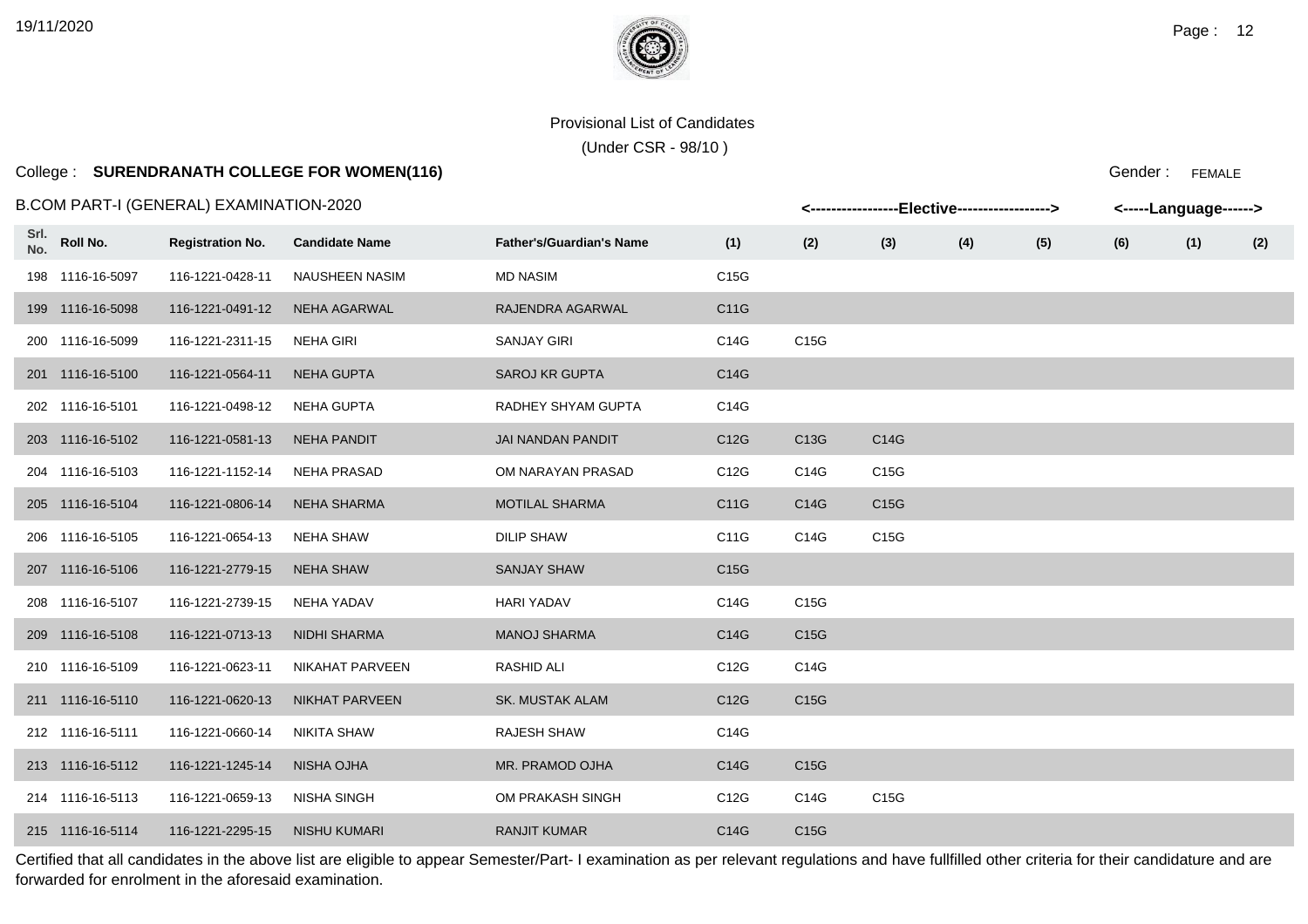(Under CSR - 98/10 )

# College : **SURENDRANATH COLLEGE FOR WOMEN(116)**

#### B.COM PART-I (GENERAL) EXAMINATION-2020

Gender : FEMALE

|             |                  | B.COM PART-I (GENERAL) EXAMINATION-2020 |                         |                                 |                   | <-----------------Elective-----------------> |      |     |     |     | <-----Language------> |     |  |
|-------------|------------------|-----------------------------------------|-------------------------|---------------------------------|-------------------|----------------------------------------------|------|-----|-----|-----|-----------------------|-----|--|
| Srl.<br>No. | Roll No.         | <b>Registration No.</b>                 | <b>Candidate Name</b>   | <b>Father's/Guardian's Name</b> | (1)               | (2)                                          | (3)  | (4) | (5) | (6) | (1)                   | (2) |  |
|             | 216 1116-16-5115 | 116-1221-0753-14                        | NITA KUMARI MANDAL      | <b>FAGUNI MANDAL</b>            | C12G              | C14G                                         | C15G |     |     |     |                       |     |  |
|             | 217 1116-16-5116 | 116-1222-0705-14                        | <b>PAMPA PRAMANICK</b>  | <b>ASHOK PRAMANICK</b>          | C14G              | C15G                                         |      |     |     |     |                       |     |  |
|             | 218 1116-16-5117 | 116-1221-0657-13                        | PARAMJOT KHATRI         | <b>BABLU KHATRI</b>             | C11G              | C15G                                         |      |     |     |     |                       |     |  |
|             | 219 1116-16-5118 | 116-1221-0534-10                        | PINKY JOSHI             | PAWAN KUMAR JOSHI               | C <sub>15</sub> G |                                              |      |     |     |     |                       |     |  |
|             | 220 1116-16-5119 | 116-1221-0666-14                        | PIU MAJI                | <b>SAILEN MAJI</b>              | C14G              |                                              |      |     |     |     |                       |     |  |
|             | 221 1116-16-5120 | 116-1221-0883-14                        | POOJA JAISWAL           | RAMASRAY JAISWAL                | C11G              | C14G                                         | C15G |     |     |     |                       |     |  |
|             | 222 1116-16-5121 | 116-1221-0722-14                        | POOJA KUMARI MODI       | MANOJ KUMAR MODI                | C11G              | C14G                                         | C15G |     |     |     |                       |     |  |
|             | 223 1116-16-5122 | 116-1221-2381-15                        | POOJA ROY               | <b>MAHESH ROY</b>               | C14G              | C <sub>15</sub> G                            |      |     |     |     |                       |     |  |
|             | 224 1116-16-5123 | 116-1221-2307-15                        | PRABHAWATI YADAV        | <b>LAKSHMAN YADAV</b>           | C14G              |                                              |      |     |     |     |                       |     |  |
|             | 225 1116-16-5124 | 116-1221-0624-13                        | PREETI SHAW             | <b>BINOD SHAW</b>               | C14G              |                                              |      |     |     |     |                       |     |  |
|             | 226 1116-16-5125 | 116-1221-2419-15                        | PREETY SHAW             | SHAMBHU SHAW                    | C14G              | C15G                                         |      |     |     |     |                       |     |  |
|             | 227 1116-16-5126 | 116-1221-0567-13                        | PRERNA MOHTA            | <b>GIRIDHAR DASS MOHTA</b>      | C11G              | C14G                                         | C15G |     |     |     |                       |     |  |
|             | 228 1116-16-5127 | 116-1221-0495-12                        | PRINCI KUMARI CHOURASIA | DADAN PRASAD CHOURASIA          | C12G              | C15G                                         |      |     |     |     |                       |     |  |
|             | 229 1116-16-5128 | 116-1221-0845-14                        | <b>PRITI SINGH</b>      | <b>PRAMOD SINGH</b>             | C14G              |                                              |      |     |     |     |                       |     |  |
|             | 230 1116-16-5129 | 116-1221-3040-15                        | PRITI TIWARI            | <b>VINOD TIWARI</b>             | C11G              | C14G                                         | C15G |     |     |     |                       |     |  |
|             | 231 1116-16-5131 | 116-1221-0580-13                        | PRIYA GUPTA             | <b>LALIT GUPTA</b>              | C14G              |                                              |      |     |     |     |                       |     |  |
|             | 232 1116-16-5132 | 116-1221-0762-14                        | PRIYA KU. SINGH         | KISHOR SINGH                    | C14G              | C15G                                         |      |     |     |     |                       |     |  |
|             | 233 1116-16-5133 | 116-1222-0793-14                        | PRIYA KUMARI PRASAD     | <b>ANIL PRASAD</b>              | C14G              |                                              |      |     |     |     |                       |     |  |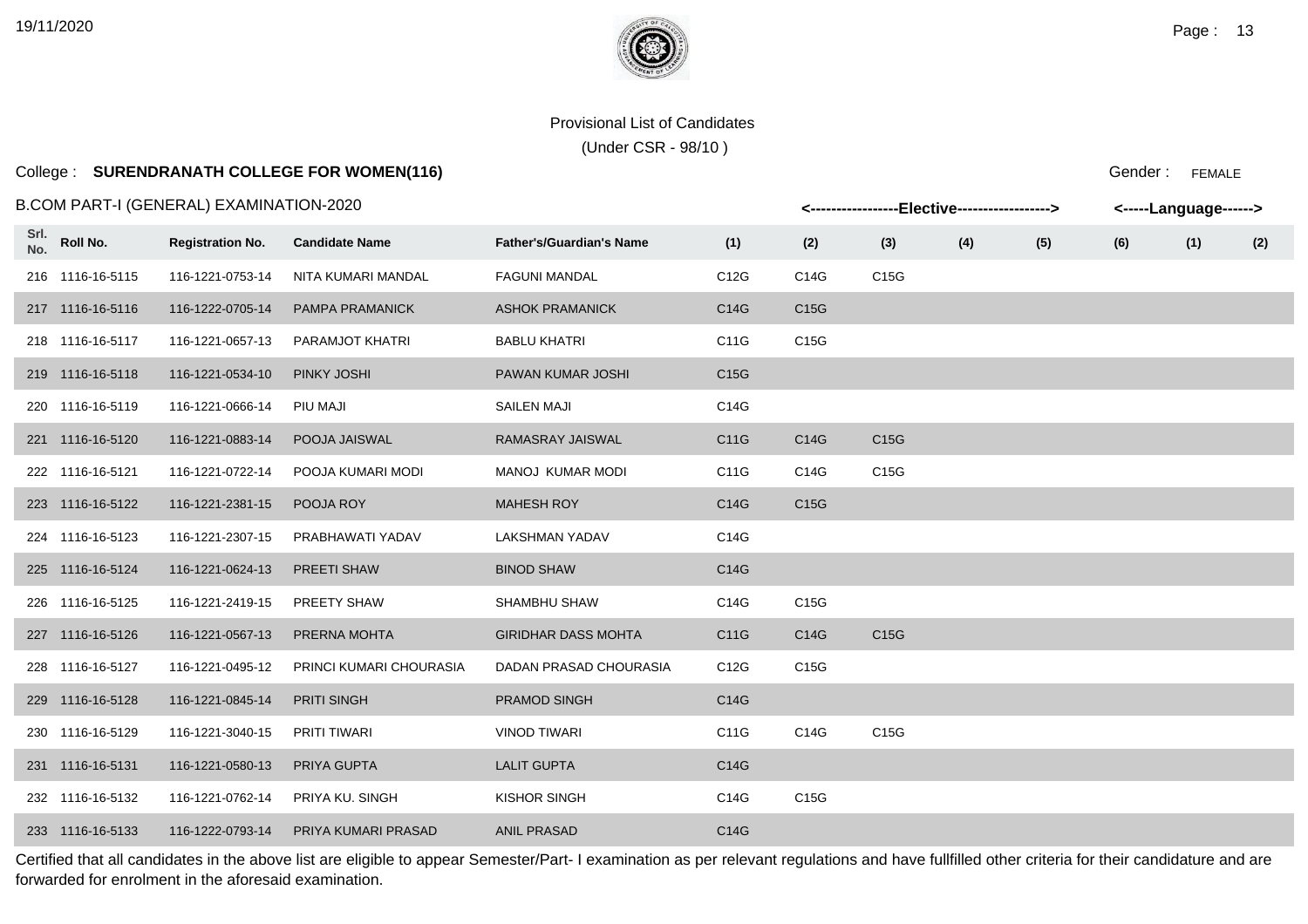(Under CSR - 98/10 )

# College : **SURENDRANATH COLLEGE FOR WOMEN(116)**

Gender : FEMALE

|             | B.COM PART-I (GENERAL) EXAMINATION-2020 |                         | <----------------Elective-----------------> |                                             | <-----Language------> |      |                   |     |     |     |     |     |
|-------------|-----------------------------------------|-------------------------|---------------------------------------------|---------------------------------------------|-----------------------|------|-------------------|-----|-----|-----|-----|-----|
| Srl.<br>No. | Roll No.                                | <b>Registration No.</b> | <b>Candidate Name</b>                       | <b>Father's/Guardian's Name</b>             | (1)                   | (2)  | (3)               | (4) | (5) | (6) | (1) | (2) |
|             | 234 1116-16-5134                        | 116-1221-0800-14        | PRIYA KUMARI SINGH                          | <b>ASHOK SINGH</b>                          | C12G                  | C14G | C15G              |     |     |     |     |     |
|             | 235 1116-16-5135                        | 116-1221-0638-13        | PRIYA PAUL CHOUDHURY                        | <b>LATEA TAPAN PAUL</b><br><b>CHOUDHURY</b> | C11G                  | C14G | C15G              |     |     |     |     |     |
|             | 236 1116-16-5136                        | 116-1222-0687-14        | PRIYA ROUTH                                 | <b>SANKAR ROUTH</b>                         | C14G                  |      |                   |     |     |     |     |     |
|             | 237 1116-16-5137                        | 116-1221-0629-13        | <b>PRIYA SINGH</b>                          | <b>KAPIL SINGH</b>                          | C12G                  | C14G | C15G              |     |     |     |     |     |
|             | 238 1116-16-5138                        | 116-1221-0802-14        | PRIYA SINGHI                                | <b>DILIP SINGH</b>                          | C14G                  | C15G |                   |     |     |     |     |     |
|             | 239 1116-16-5139                        | 116-1224-2545-15        | PRIYANKA CHOWDHURY                          | LAL CHAND CHOWDHURY                         | C <sub>15</sub> G     |      |                   |     |     |     |     |     |
|             | 240 1116-16-5140                        | 116-1221-0646-14        | PRIYANKA GUPTA                              | RAJKISHORE GUPTA                            | C11G                  | C14G | C15G              |     |     |     |     |     |
|             | 241 1116-16-5141                        | 116-1221-0700-14        | PRIYANKA INDRA                              | <b>ASHISH INDRA</b>                         | C11G                  | C14G | C <sub>15</sub> G |     |     |     |     |     |
|             | 242 1116-16-5142                        | 116-1221-0601-13        | PRIYANKA KUMARI                             | SATYANARAYAN PRASAD                         | C14G                  |      |                   |     |     |     |     |     |
|             | 243 1116-16-5143                        | 116-1221-2397-15        | PRIYANKA SHAW                               | RAJENDRA SHAW                               | C15G                  |      |                   |     |     |     |     |     |
|             | 244 1116-16-5144                        | 116-1221-0795-14        | PRIYANKA SINGH                              | PUNIL SINGH                                 | C15G                  |      |                   |     |     |     |     |     |
|             | 245 1116-16-5145                        | 116-1221-0409-11        | PRIYANKA SINGH                              | <b>BIJAY SINGH</b>                          | C14G                  | C15G |                   |     |     |     |     |     |
|             | 246 1116-16-5146                        | 125-1221-0350-11        | PRIYANKA SINGH                              | <b>NAND KUMAR SINGH</b>                     | C15G                  |      |                   |     |     |     |     |     |
|             | 247 1116-16-5147                        | 116-1221-2953-15        | PRIYANKA SINGH                              | <b>HARIDWAR SINGH</b>                       | C11G                  | C14G | C15G              |     |     |     |     |     |
|             | 248 1116-16-5148                        | 116-1221-0704-14        | PUJA JAIN                                   | PRADIP CHAND JAIN                           | C13G                  | C14G | C15G              |     |     |     |     |     |
|             | 249 1116-16-5149                        | 116-1221-0826-14        | <b>PUJA JAISWAL</b>                         | <b>AJAY JAISWAL</b>                         | C14G                  |      |                   |     |     |     |     |     |
|             | 250 1116-16-5150                        | 116-1221-0709-14        | PUJA JAISWAL                                | <b>BASANT LAL JAISWAL</b>                   | C14G                  | C15G |                   |     |     |     |     |     |
|             | 251 1116-16-5151                        | 116-1221-0734-14        | PUJA KM. SINGH                              | <b>ARJUN SINGH</b>                          | C14G                  |      |                   |     |     |     |     |     |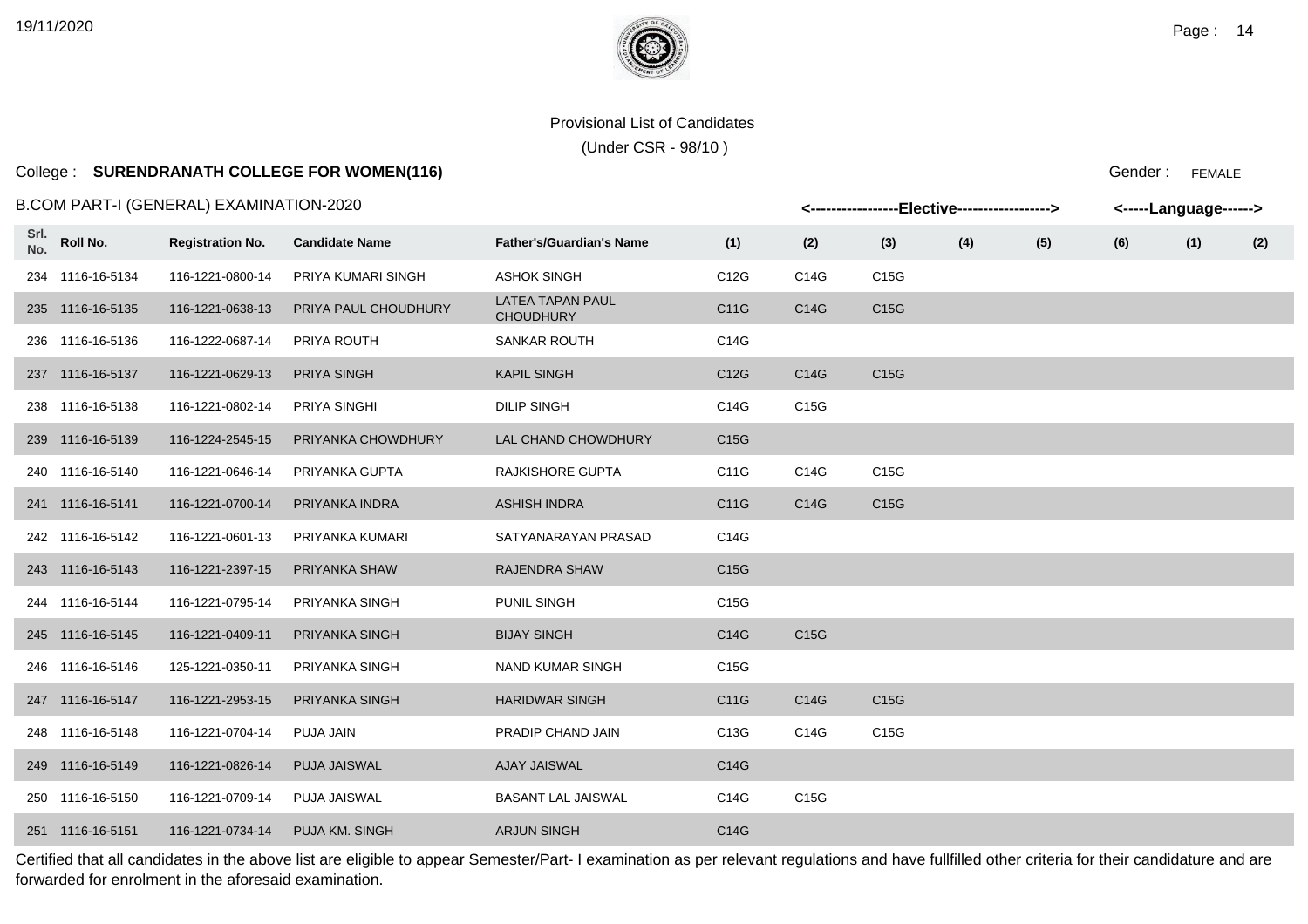(Under CSR - 98/10 )

# College : **SURENDRANATH COLLEGE FOR WOMEN(116)**

### B.COM PART-I (GENERAL) EXAMINATION-2020

|             |                  | 3.COM PART-I (GENERAL) EXAMINATION-2020 |                          |                                 | <----------------Elective-----------------> |      | <-----Language------> |     |     |     |     |     |
|-------------|------------------|-----------------------------------------|--------------------------|---------------------------------|---------------------------------------------|------|-----------------------|-----|-----|-----|-----|-----|
| Srl.<br>No. | Roll No.         | <b>Registration No.</b>                 | <b>Candidate Name</b>    | <b>Father's/Guardian's Name</b> | (1)                                         | (2)  | (3)                   | (4) | (5) | (6) | (1) | (2) |
|             | 252 1116-16-5152 | 116-1221-0430-11                        | PUJA KUMARI SHAW         | <b>MANOJ SHAW</b>               | C14G                                        |      |                       |     |     |     |     |     |
|             | 253 1116-16-5153 | 116-1221-0880-14                        | <b>PUJA KUMARI SINGH</b> | <b>NIRMAL SINGH</b>             | C <sub>15</sub> G                           |      |                       |     |     |     |     |     |
|             | 254 1116-16-5154 | 116-1221-0566-11                        | PUJA MALVIYA             | ANAND KISHORE MALVIYA           | C14G                                        | C15G |                       |     |     |     |     |     |
|             | 255 1116-16-5155 | 116-1221-0906-14                        | PUJA NANDY               | AJOY NANDY                      | C13G                                        | C14G | C15G                  |     |     |     |     |     |
|             | 256 1116-16-5156 | 116-1221-0559-13                        | PUJA PRASAD              | <b>AMIT PRASAD</b>              | C15G                                        |      |                       |     |     |     |     |     |
|             | 257 1116-16-5157 | 116-1221-0684-14                        | PUJA RAJBANSHI           | <b>ARJUN RAJBANSHI</b>          | C14G                                        | C15G |                       |     |     |     |     |     |
|             | 258 1116-16-5158 | 116-1221-0843-14                        | <b>PUJA SARDAR</b>       | <b>TARKESHWAR SARDAR</b>        | C11G                                        | C15G |                       |     |     |     |     |     |
|             | 259 1116-16-5159 | 116-1221-0512-10                        | PUJA SHARMA              | <b>MANMOHAN SHARMA</b>          | C11G                                        | C15G |                       |     |     |     |     |     |
|             | 260 1116-16-5160 | 116-1221-2389-15                        | <b>PUJA SHAW</b>         | <b>SOHAN SHAW</b>               | C12G                                        | C15G |                       |     |     |     |     |     |
|             | 261 1116-16-5161 | 116-1221-0630-13                        | <b>PUJA SINGH</b>        | <b>SANJEET SINGH</b>            | C12G                                        | C14G | C15G                  |     |     |     |     |     |
|             | 262 1116-16-5162 | 116-1221-0411-11                        | PUJA SINGH               | SANJAI KUMAR SINGH              | C15G                                        |      |                       |     |     |     |     |     |
|             | 263 1116-16-5163 | 116-1221-0671-14                        | PUJA VERMA               | <b>RAJESH VERMA</b>             | C15G                                        |      |                       |     |     |     |     |     |
|             | 264 1116-16-5164 | 116-1221-0708-14                        | <b>PUNAM GOND</b>        | <b>MURALI GOND</b>              | C15G                                        |      |                       |     |     |     |     |     |
|             | 265 1116-16-5165 | 116-1221-0574-10                        | <b>PUNAM SHARMA</b>      | OM PRAKASH SHARMA               | C <sub>15</sub> G                           |      |                       |     |     |     |     |     |
|             | 266 1116-16-5166 | 116-1221-0817-14                        | PURNIMA CHAKRABORTY      | SANKAR CHAKRABORTY              | C11G                                        | C15G |                       |     |     |     |     |     |
|             | 267 1116-16-5168 | 116-1221-0438-11                        | PUSPANJALI PASWAN        | <b>NAGA PASWAN</b>              | C14G                                        |      |                       |     |     |     |     |     |
|             | 268 1116-16-5169 | 116-1221-0819-14                        | RADHA KUMARI SHARMA      | <b>SRIRAM SHARMA</b>            | C14G                                        |      |                       |     |     |     |     |     |
|             | 269 1116-16-5170 | 116-1221-0683-13                        | RADHIKA MALANI           | <b>BANWARI MALANI</b>           | C14G                                        | C15G |                       |     |     |     |     |     |

Certified that all candidates in the above list are eligible to appear Semester/Part- I examination as per relevant regulations and have fullfilled other criteria for their candidature and are forwarded for enrolment in the aforesaid examination.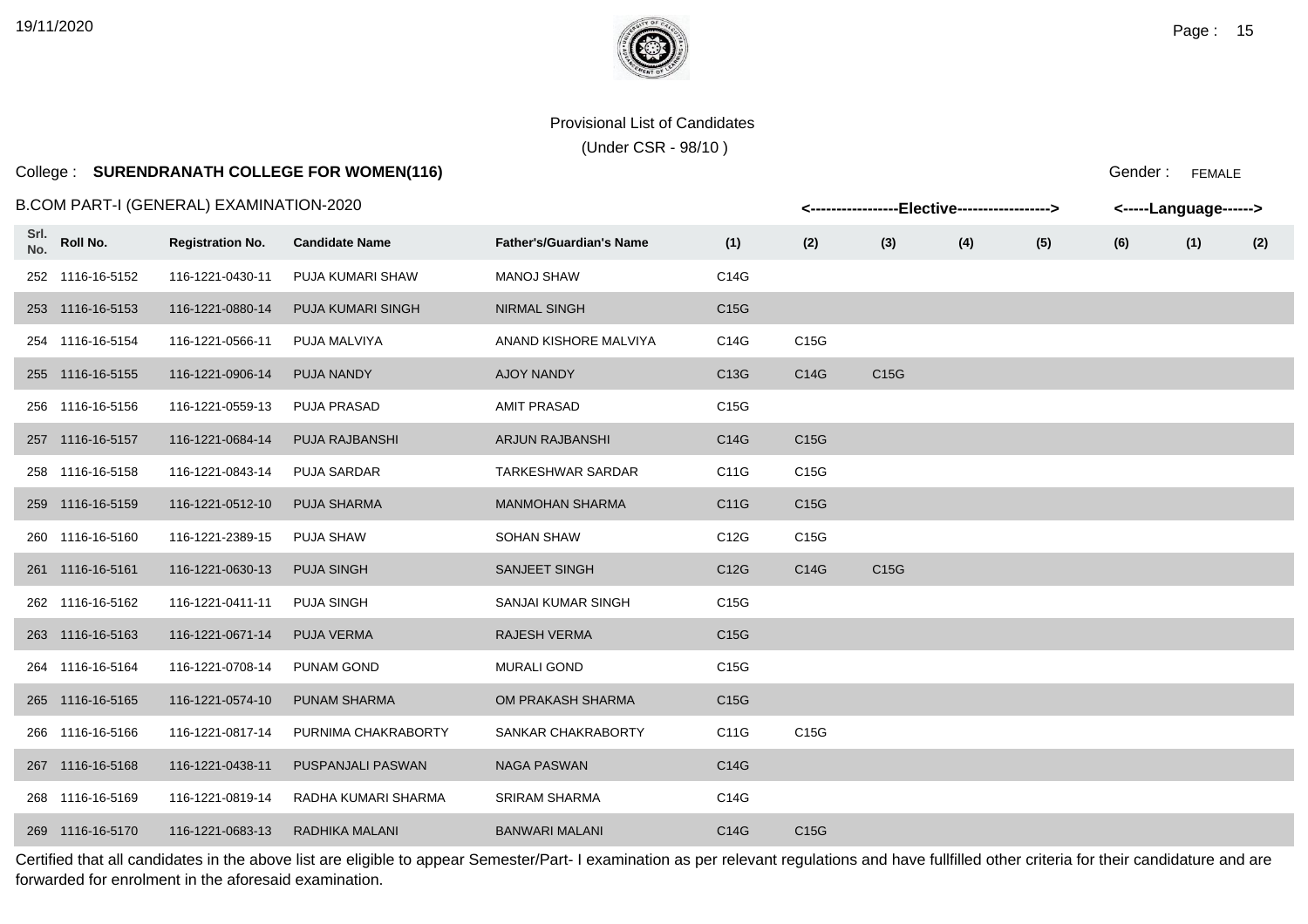**Srl.**

### Provisional List of Candidates

(Under CSR - 98/10 )

# College : **SURENDRANATH COLLEGE FOR WOMEN(116)**

#### B.COM PART-I (GENERAL) EXAMINATION-2020

|             | .COM PART-I (GENERAL) EXAMINATION-2020 | <-----------------Elective-----------------><br><-----Language------> |                         |                                 |                   |                   |                   |     |     |     |     |     |
|-------------|----------------------------------------|-----------------------------------------------------------------------|-------------------------|---------------------------------|-------------------|-------------------|-------------------|-----|-----|-----|-----|-----|
| Srl.<br>No. | Roll No.                               | <b>Registration No.</b>                                               | <b>Candidate Name</b>   | <b>Father's/Guardian's Name</b> | (1)               | (2)               | (3)               | (4) | (5) | (6) | (1) | (2) |
|             | 270 1116-16-5171                       | 116-1221-0789-14                                                      | <b>RAFIA KHATOON</b>    | S.M. ROWSHAN ALI                | C14G              |                   |                   |     |     |     |     |     |
|             | 271 1116-16-5172                       | 116-1221-0594-13                                                      | <b>RANI PRASAD</b>      | <b>SHYAM LAL PRASAD</b>         | C <sub>15</sub> G |                   |                   |     |     |     |     |     |
|             | 272 1116-16-5173                       | 116-1221-0578-11                                                      | <b>RESHMI DEBEY</b>     | LATE ARUN DUBEY                 | C14G              | C15G              |                   |     |     |     |     |     |
|             | 273 1116-16-5174                       | 116-1221-0718-14                                                      | <b>RESHMI SHAW</b>      | <b>SHYAM SUNDER SHAW</b>        | C <sub>15</sub> G |                   |                   |     |     |     |     |     |
|             | 274 1116-16-5175                       | 116-1221-0667-13                                                      | <b>RIMA SARKAR</b>      | <b>GOBINDA SARKAR</b>           | C11G              | C15G              |                   |     |     |     |     |     |
|             | 275 1116-16-5176                       | 116-1221-0560-13                                                      | RINA JHA                | AMIRKANT JHA                    | C12G              | C14G              | C <sub>15</sub> G |     |     |     |     |     |
|             | 276 1116-16-5177                       | 116-1221-0656-13                                                      | <b>RINKAL PATEL</b>     | <b>ARVIND PATEL</b>             | C11G              | C13G              | C <sub>15</sub> G |     |     |     |     |     |
|             | 277 1116-16-5178                       | 116-1223-0721-14                                                      | <b>RINKY MAHALI</b>     | <b>HARI CHARAN MAHALI</b>       | C11G              | C <sub>15</sub> G |                   |     |     |     |     |     |
|             | 278 1116-16-5179                       | 116-1221-0521-12                                                      | RITA KUMARI DAS         | <b>VINOD DAS</b>                | C13G              | C14G              | C15G              |     |     |     |     |     |
|             | 279 1116-16-5180                       | 116-1221-0835-14                                                      | <b>RITU GUPTA</b>       | <b>MRITYUNJAY KUMAR</b>         | C14G              | C <sub>15</sub> G |                   |     |     |     |     |     |
|             | 280 1116-16-5181                       | 116-1221-0716-14                                                      | RITUPARNA GHOSAL        | <b>TAPAN GHOSAL</b>             | C11G              | C13G              | C15G              |     |     |     |     |     |
|             | 281 1116-16-5182                       | 116-1221-2287-15                                                      | RIYA LAL                | <b>DIPAK LAL</b>                | C <sub>15</sub> G |                   |                   |     |     |     |     |     |
|             | 282 1116-16-5183                       | 116-1221-0765-14                                                      | RIYA SAHA               | <b>BABLU SAHA</b>               | C11G              | C14G              | C15G              |     |     |     |     |     |
|             | 283 1116-16-5184                       | 116-1221-0579-13                                                      | <b>ROSHNI CHOWDHARY</b> | <b>BARKU CHOWDHARY</b>          | C12G              | C13G              | C15G              |     |     |     |     |     |
|             | 284 1116-16-5185                       | 116-1221-0664-13                                                      | ROSHNI JAISWAL          | <b>HARISH CHANDRA JAISWAL</b>   | C <sub>12</sub> G | C <sub>15</sub> G |                   |     |     |     |     |     |
|             | 285 1116-16-5186                       | 116-1221-0558-12                                                      | <b>RUBI MAHATO</b>      | JAY PRAKASH MAHATO              | C14G              |                   |                   |     |     |     |     |     |
|             | 286 1116-16-5187                       | 116-1221-0847-14                                                      | RUKSHANA KHATOON        | <b>JAHANGIR ALAM</b>            | C <sub>15</sub> G |                   |                   |     |     |     |     |     |
|             | 287 1116-16-5189                       | 116-1221-0606-12                                                      | <b>SADQA KHAN</b>       | <b>MD NASIM KHAN</b>            | C15G              |                   |                   |     |     |     |     |     |

Certified that all candidates in the above list are eligible to appear Semester/Part- I examination as per relevant regulations and have fullfilled other criteria for their candidature and are forwarded for enrolment in the aforesaid examination.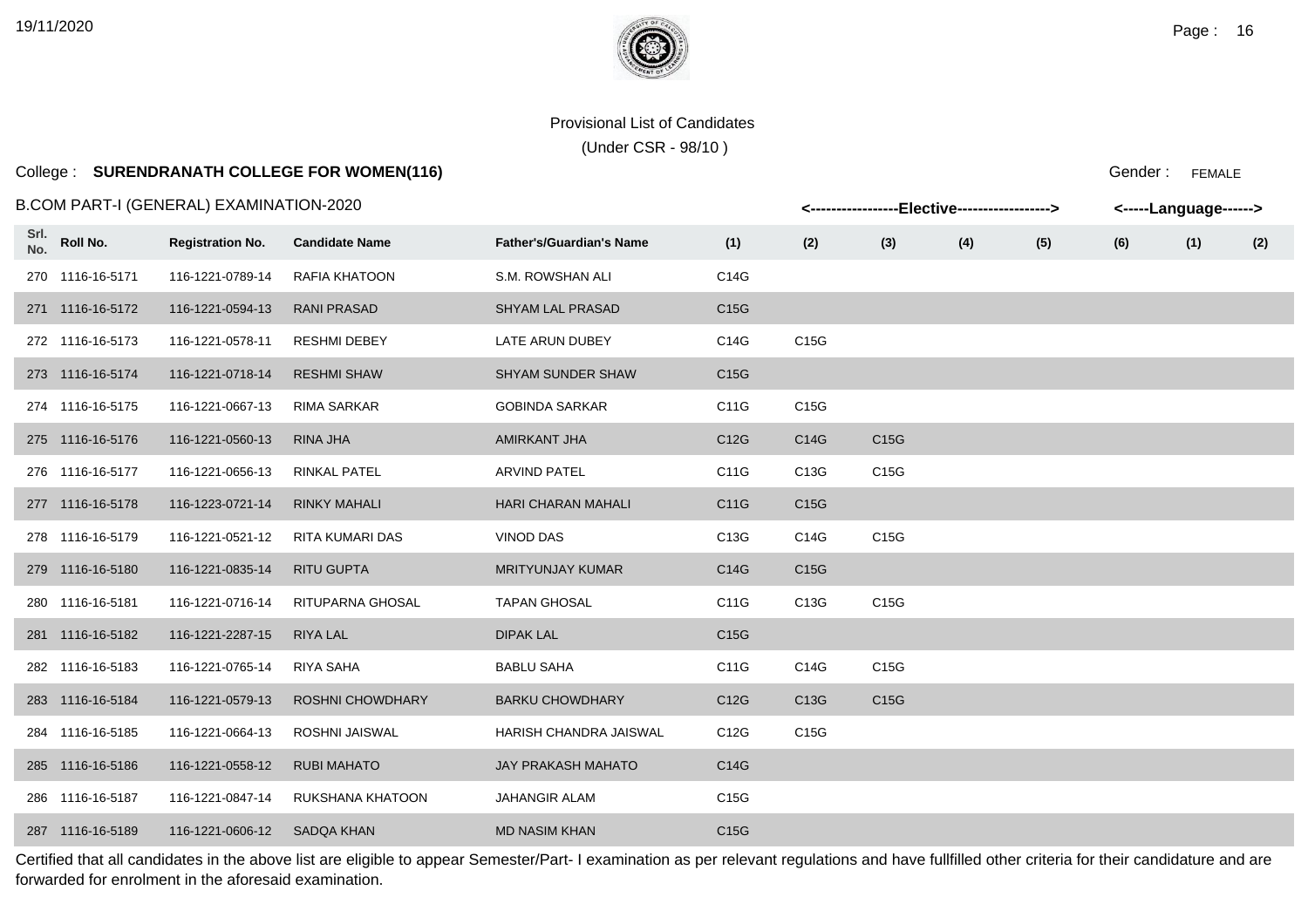(Under CSR - 98/10 )

# College : **SURENDRANATH COLLEGE FOR WOMEN(116)**

#### B.COM PART-I (GENERAL) EXAMINATION-2020

|             |                  | 3.COM PART-I (GENERAL) EXAMINATION-2020 |                         |                                 | <-----------------Elective-----------------> |      | <-----Language------> |     |     |     |     |     |
|-------------|------------------|-----------------------------------------|-------------------------|---------------------------------|----------------------------------------------|------|-----------------------|-----|-----|-----|-----|-----|
| Srl.<br>No. | Roll No.         | <b>Registration No.</b>                 | <b>Candidate Name</b>   | <b>Father's/Guardian's Name</b> | (1)                                          | (2)  | (3)                   | (4) | (5) | (6) | (1) | (2) |
|             | 288 1116-16-5190 | 116-1221-2375-15                        | SAFIYA KHATOON          | <b>SOLEMAN QUARISHI</b>         | C12G                                         |      |                       |     |     |     |     |     |
|             | 289 1116-16-5191 | 116-1221-2289-15                        | <b>SAIMA ANIS</b>       | <b>ANIS AHSAN</b>               | C14G                                         |      |                       |     |     |     |     |     |
|             | 290 1116-16-5192 | 116-1221-0712-14                        | SAKINA KHATOON          | AKHTER HUSSAIN                  | C11G                                         | C14G | C15G                  |     |     |     |     |     |
|             | 291 1116-16-5193 | 116-1224-0419-11                        | <b>SAMPA SARKAR</b>     | <b>BISHWANATH SARKAR</b>        | C15G                                         |      |                       |     |     |     |     |     |
|             | 292 1116-16-5195 | 116-1221-0681-14                        | SANDHYA SHAW            | PARMATMA SHAW                   | C <sub>15</sub> G                            |      |                       |     |     |     |     |     |
|             | 293 1116-16-5196 | 116-1221-0781-14                        | <b>SANJANA SHAW</b>     | <b>PRAKASH SHAW</b>             | C15G                                         |      |                       |     |     |     |     |     |
|             | 294 1116-16-5197 | 116-1221-2413-15                        | SANJUKTA PRASAD         | <b>DILIP PRASAD</b>             | C <sub>15</sub> G                            |      |                       |     |     |     |     |     |
|             | 295 1116-16-5198 | 116-1221-0723-14                        | <b>SAPNA RAUTH</b>      | SIPAHI LAL RAUTH                | C15G                                         |      |                       |     |     |     |     |     |
|             | 296 1116-16-5199 | 116-1221-0446-11                        | <b>SARMISTHA GHOSH</b>  | <b>SUJIT GHOSH</b>              | C15G                                         |      |                       |     |     |     |     |     |
|             | 297 1116-16-5200 | 116-1224-0783-14                        | SAYARI DUTTA            | <b>BISWAJIT DUTTA</b>           | C13G                                         | C15G |                       |     |     |     |     |     |
|             | 298 1116-16-5201 | 116-1221-0808-14                        | <b>SEEMA SHAW</b>       | SITA RAW SHAW                   | C11G                                         | C12G | C15G                  |     |     |     |     |     |
|             | 299 1116-16-5202 | 116-1221-0556-13                        | <b>SEEMA SHAW</b>       | <b>BISHUN DEO SHAW</b>          | C12G                                         | C15G |                       |     |     |     |     |     |
|             | 300 1116-16-5203 | 116-1221-0668-14                        | SHAGUFTA NAJ            | SARFARAZ ALAM                   | C13G                                         | C15G |                       |     |     |     |     |     |
|             | 301 1116-16-5204 | 116-1221-0821-14                        | <b>SHAGUFTA PARVEEN</b> | <b>SHAHAB UDDIN</b>             | C <sub>15</sub> G                            |      |                       |     |     |     |     |     |
|             | 302 1116-16-5205 | 116-1221-0825-14                        | <b>SHAGUFTA PARVEEN</b> | SHAHID IQBAL                    | C14G                                         | C15G |                       |     |     |     |     |     |
|             | 303 1116-16-5206 | 116-1224-0727-14                        | <b>SHAIKA PARVEEN</b>   | <b>SHABBIR HUSSAIN</b>          | C14G                                         | C15G |                       |     |     |     |     |     |
|             | 304 1116-16-5207 | 116-1221-2279-15                        | <b>SHAINA PARVEEN</b>   | MD. SHAMIM                      | C14G                                         | C15G |                       |     |     |     |     |     |
|             | 305 1116-16-5208 | 116-1221-0815-14                        | <b>SHALU JAISWAL</b>    | <b>DILIP JAISWAL</b>            | C <sub>15</sub> G                            |      |                       |     |     |     |     |     |

Certified that all candidates in the above list are eligible to appear Semester/Part- I examination as per relevant regulations and have fullfilled other criteria for their candidature and are forwarded for enrolment in the aforesaid examination.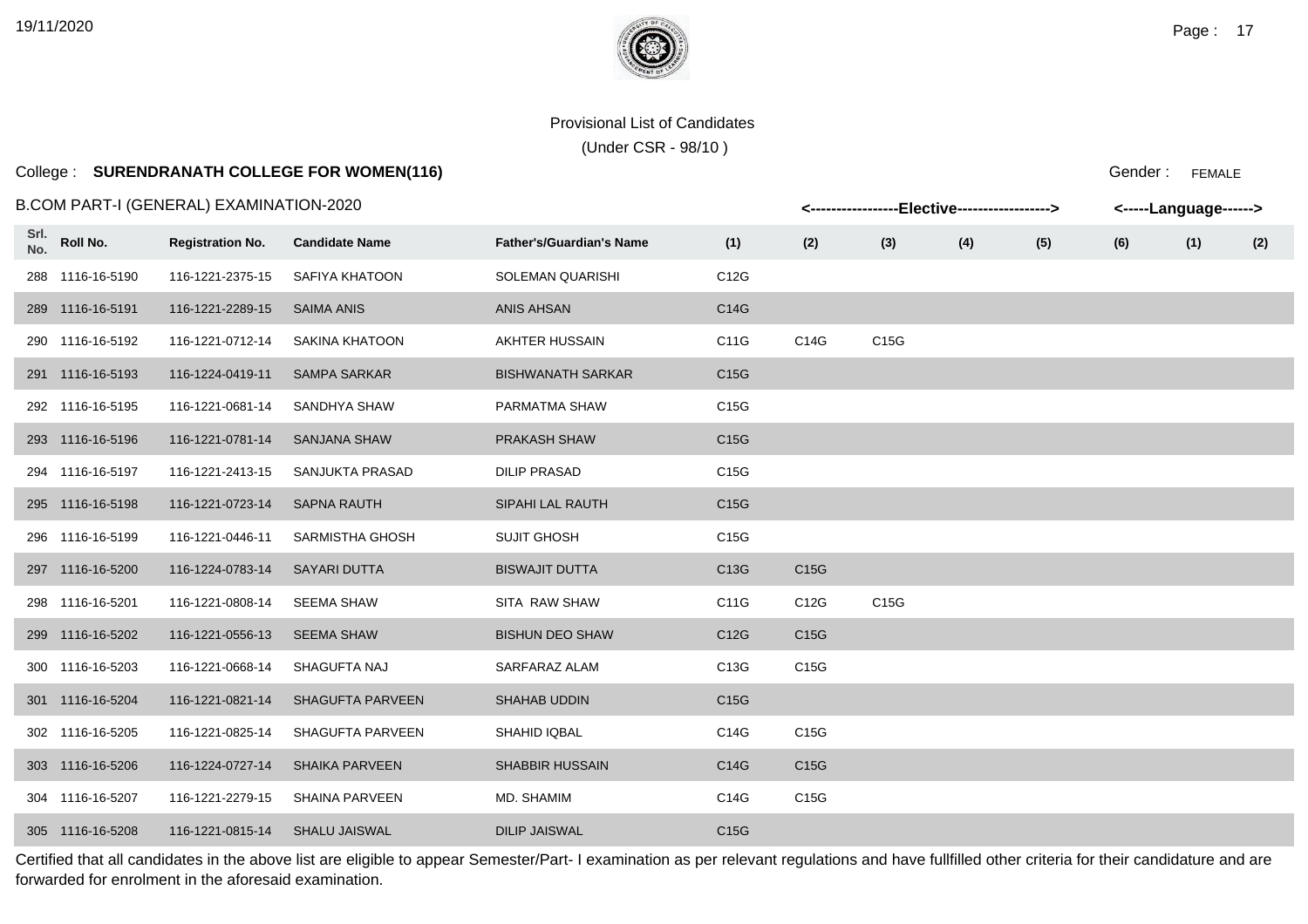(Under CSR - 98/10 )

# College : **SURENDRANATH COLLEGE FOR WOMEN(116)**

### B.COM PART-I (GENERAL) EXAMINATION-2020

|             | 3.COM PART-I (GENERAL) EXAMINATION-2020 |                         |                           |                                 |      |      | <-----------------Elective-----------------> |     | <-----Language------> |     |     |     |  |
|-------------|-----------------------------------------|-------------------------|---------------------------|---------------------------------|------|------|----------------------------------------------|-----|-----------------------|-----|-----|-----|--|
| Srl.<br>No. | Roll No.                                | <b>Registration No.</b> | <b>Candidate Name</b>     | <b>Father's/Guardian's Name</b> | (1)  | (2)  | (3)                                          | (4) | (5)                   | (6) | (1) | (2) |  |
|             | 306 1116-16-5209                        | 116-1221-0649-13        | SHARDA MISHRA             | <b>GANESH MISHRA</b>            | C15G |      |                                              |     |                       |     |     |     |  |
|             | 307 1116-16-5210                        | 116-1221-0731-14        | <b>SHARDA PODDAR</b>      | LATE RAM CHANDRA PODDAR         | C15G |      |                                              |     |                       |     |     |     |  |
|             | 308 1116-16-5211                        | 116-1221-2431-15        | SHARMISTHA JANA           | <b>SUKUMAR JANA</b>             | C15G |      |                                              |     |                       |     |     |     |  |
|             | 309 1116-16-5212                        | 116-1221-0492-12        | <b>SHIKHA DEVI</b>        | <b>SANTOSH SINGH</b>            | C14G |      |                                              |     |                       |     |     |     |  |
|             | 310 1116-16-5213                        | 116-1221-0875-13        | SHIKHA SHAW               | MUNNI LAL SHAW                  | C11G | C12G |                                              |     |                       |     |     |     |  |
|             | 311 1116-16-5215                        | 116-1221-2367-15        | <b>SHIVANGI JAISWAL</b>   | SHIV SHANKAR JAISWAL            | C15G |      |                                              |     |                       |     |     |     |  |
|             | 312 1116-16-5216                        | 116-1221-0814-14        | SHOBHANA KAHAR            | <b>INDRAJIT KAHAR</b>           | C12G | C14G | C <sub>15</sub> G                            |     |                       |     |     |     |  |
|             | 313 1116-16-5217                        | 116-1221-0773-14        | SHRADDHA MISHRA           | <b>GOVIND KUMAR MISHRA</b>      | C14G | C15G |                                              |     |                       |     |     |     |  |
|             | 314 1116-16-5218                        | 125-1221-0763-15        | SHREYA PATHAK             | LATE AJAY KR PATHAK             | C15G |      |                                              |     |                       |     |     |     |  |
|             | 315 1116-16-5219                        | 116-1221-0615-11        | <b>SHUMAILA SAMREEN</b>   | <b>MD ASLAM</b>                 | C14G | C15G |                                              |     |                       |     |     |     |  |
|             | 316 1116-16-5220                        | 116-1221-0639-13        | SHYAMALI VERMA            | KALPANA DEVI                    | C11G | C12G | C15G                                         |     |                       |     |     |     |  |
|             | 317 1116-16-5221                        | 116-1221-0570-13        | SIMA ROY                  | PADIP ROY                       | C12G |      |                                              |     |                       |     |     |     |  |
|             | 318 1116-16-5222                        | 116-1221-0657-14        | SNEHA BEJ                 | <b>GOUTAM BEJ</b>               | C15G |      |                                              |     |                       |     |     |     |  |
|             | 319 1116-16-5223                        | 116-1221-0613-13        | <b>SNEHA SINGH</b>        | <b>JAG MOHAN SINGH</b>          | C15G |      |                                              |     |                       |     |     |     |  |
|             | 320 1116-16-5224                        | 116-1221-0759-14        | SOMYA AGARWAL             | ANUP AGARWAL                    | C11G | C15G |                                              |     |                       |     |     |     |  |
|             | 321 1116-16-5226                        | 116-1221-0637-13        | SONAM, JAISWAL            | LATE CHUNILAL JAISWAL           | C12G | C15G |                                              |     |                       |     |     |     |  |
|             | 322 1116-16-5227                        | 116-1221-0597-13        | <b>SONI BHAGAT</b>        | NARAYAN BHAGAT                  | C15G |      |                                              |     |                       |     |     |     |  |
|             | 323 1116-16-5229                        | 116-1221-0648-13        | <b>SUMAN KUMARI SINGH</b> | <b>AJAY KISHOR SINGH</b>        | C12G |      |                                              |     |                       |     |     |     |  |

Certified that all candidates in the above list are eligible to appear Semester/Part- I examination as per relevant regulations and have fullfilled other criteria for their candidature and are forwarded for enrolment in the aforesaid examination.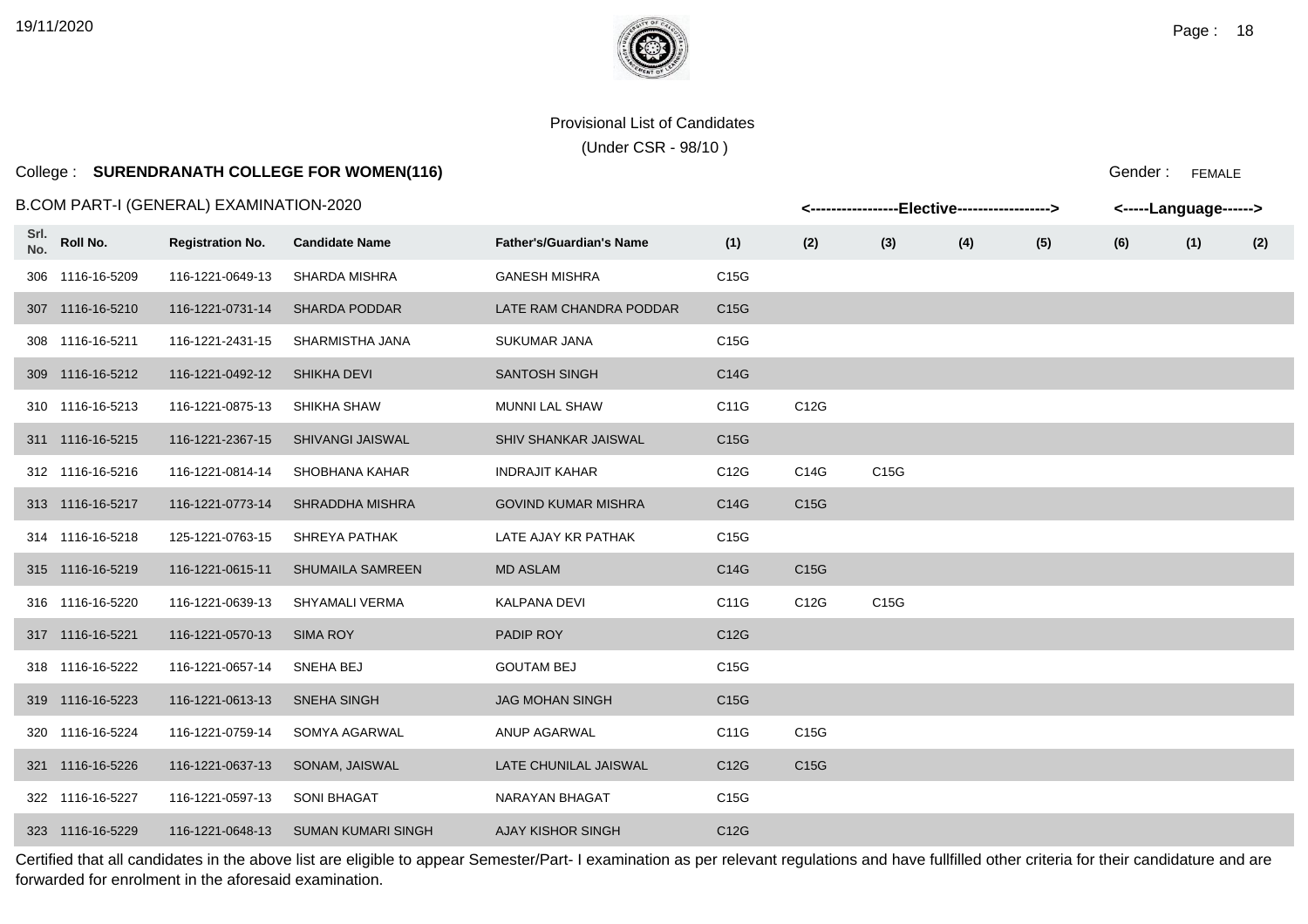(Under CSR - 98/10 )

# College : **SURENDRANATH COLLEGE FOR WOMEN(116)**

Gender : FEMALE

|             | B.COM PART-I (GENERAL) EXAMINATION-2020 |                         | <-----------------Elective-----------------> |                                 | <-----Language------> |      |                   |     |     |     |     |     |
|-------------|-----------------------------------------|-------------------------|----------------------------------------------|---------------------------------|-----------------------|------|-------------------|-----|-----|-----|-----|-----|
| Srl.<br>No. | Roll No.                                | <b>Registration No.</b> | <b>Candidate Name</b>                        | <b>Father's/Guardian's Name</b> | (1)                   | (2)  | (3)               | (4) | (5) | (6) | (1) | (2) |
|             | 324 1116-16-5230                        | 116-1221-0417-11        | <b>SUMAN RAM</b>                             | <b>SURESH RAM</b>               | C12G                  | C14G | C15G              |     |     |     |     |     |
|             | 325 1116-16-5231                        | 116-1221-0726-14        | <b>SURAIYA PARVEEN</b>                       | <b>AFSAR HOSSAIN</b>            | C <sub>15</sub> G     |      |                   |     |     |     |     |     |
|             | 326 1116-16-5232                        | 116-1221-0876-13        | <b>SURUCHI SINGH</b>                         | LAKSHMI KANTI SINGH             | C12G                  | C15G |                   |     |     |     |     |     |
|             | 327 1116-16-5233                        | 116-1221-0748-14        | <b>SUSMITA MANDAL</b>                        | <b>KAMAL MANDAL</b>             | C12G                  | C13G | C14G              |     |     |     |     |     |
| 328         | 1116-16-5234                            | 116-1221-0622-13        | <b>SWASTI PRAJAPATI</b>                      | RAM NAYAN PRAJAPATI             | C12G                  |      |                   |     |     |     |     |     |
|             | 329 1116-16-5235                        | 116-1221-0757-13        | <b>SWATI SHAW</b>                            | LATE HARI NARAYAN SHAW          | C12G                  | C15G |                   |     |     |     |     |     |
|             | 330 1116-16-5236                        | 116-1221-0648-14        | <b>SWEETY KUMARI SINGH</b>                   | PANCHAM KUMAR SINGH             | C14G                  | C15G |                   |     |     |     |     |     |
|             | 331 1116-16-5237                        | 116-1221-0595-13        | <b>SWEETY SHARMA</b>                         | <b>SURESH SHARMA</b>            | C12G                  | C15G |                   |     |     |     |     |     |
|             | 332 1116-16-5238                        | 116-1221-0447-11        | <b>SWETA MUKHERJEE</b>                       | RAGHU MUKHERJEE                 | C11G                  | C14G | C15G              |     |     |     |     |     |
|             | 333 1116-16-5239                        | 116-1221-0457-11        | <b>SWETA SADH</b>                            | <b>SUNIL SADH</b>               | C15G                  |      |                   |     |     |     |     |     |
|             | 334 1116-16-5240                        | 116-1221-2423-15        | <b>SWETA SINGH</b>                           | <b>MANOJ SINGH</b>              | C12G                  | C14G | C15G              |     |     |     |     |     |
|             | 335 1116-16-5243                        | 116-1221-0833-14        | <b>TANU GUPTA</b>                            | <b>MRITYUNJAY KUMAR</b>         | C12G                  | C15G |                   |     |     |     |     |     |
|             | 336 1116-16-5244                        | 116-1221-0788-14        | <b>TASLIMA KHATOON</b>                       | MD. JAHANGIR ALAM               | C15G                  |      |                   |     |     |     |     |     |
|             | 337 1116-16-5245                        | 116-1221-0441-11        | <b>TUMPA SINGH</b>                           | <b>MANOJ SINGH</b>              | C14G                  | C15G |                   |     |     |     |     |     |
|             | 338 1116-16-5246                        | 116-1221-0839-14        | <b>TWINKLE JAISWAL</b>                       | PYARE LAL JAISWAL               | C12G                  | C14G | C15G              |     |     |     |     |     |
|             | 339 1116-16-5247                        | 116-1221-0497-12        | <b>USHA SHARMA</b>                           | <b>GANGA SHARMA</b>             | C11G                  | C14G | C <sub>15</sub> G |     |     |     |     |     |
|             | 340 1116-16-5248                        | 116-1221-0761-14        | UZMA JAVED                                   | M.D. JAVED HUSSAIN              | C11G                  | C12G | C13G              |     |     |     |     |     |
|             | 341 1116-16-5249                        | 116-1221-0554-13        | <b>VARSHA SHAW</b>                           | <b>RAM SINGH SHAW</b>           | C12G                  |      |                   |     |     |     |     |     |